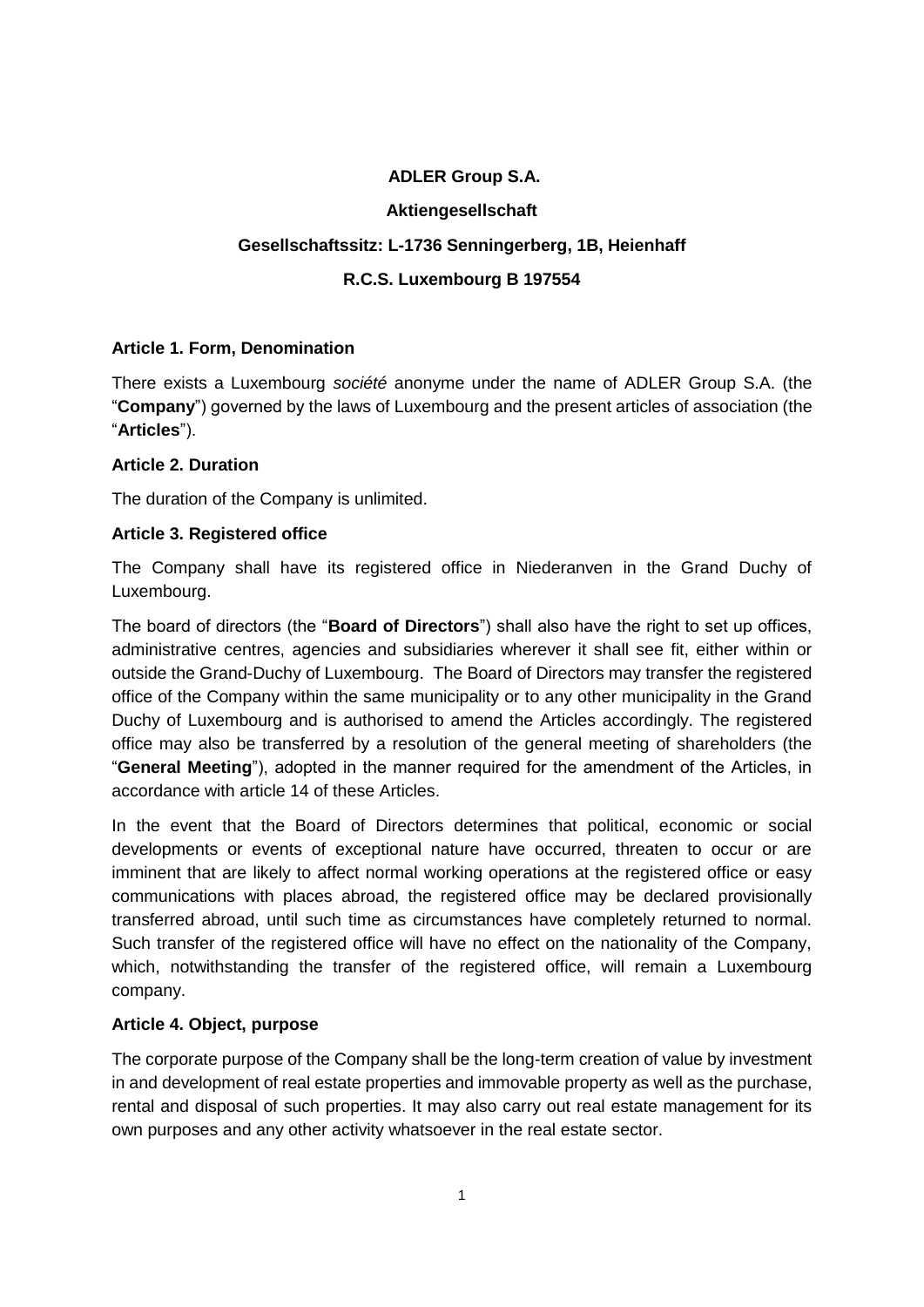The Company may realise that corporate purpose either directly or through the creation of companies, the acquisition, holding or acquisition of interests in any companies or partnerships, membership in any associations, consortia and joint ventures.

The Company may also acquire by purchase, subscription or in any other manner as well as transfer by sale, exchange or in any other manner shares, bonds, debt securities, warrants and other securities and instruments of any kind.

The Company may borrow in any form including by way of public offer of securities. It may issue, shares, notes, bonds and debentures and any kind of debt and/or equity securities. The Company may lend funds including the proceeds of any borrowings and/or issues of debt securities to affiliated and group companies. It may also give guarantees and grant securities in favour of third parties to secure its obligations or the obligations of its affiliated and group companies. The Company may further pledge, transfer, encumber or otherwise create security over all or over some of its assets.

The Company may engage independent attorneys, accountants, consultants, advisors, appraisers, and such other persons as the Company may deem necessary or advisable.

The Company may generally employ any techniques and instruments relating to its investments for the purpose of their efficient management, including techniques and instruments designed to protect the Company against credit, currency exchange, interest rate risks and other risks.

The Company may carry out any commercial and/or financial transactions with respect to the direct or indirect investments in movable and immovable property, including real estate property and including but not limited to acquiring, owning, hiring, letting, leasing, renting, dividing, draining, reclaiming, developing, improving, cultivating, building on, selling or otherwise alienating, mortgaging, pledging or otherwise encumbering movable or immovable property, and it may otherwise deal in the assets or businesses underlying the Company's direct or indirect investments and engage in all such activities and transactions as the Company may deem necessary, advisable or incidental to the carrying out of any of the foregoing objects and purposes in this Article 4.

The above description is to be understood in the broadest senses and the above enumeration is not limiting.

### **Article 5. Share Capital**

The issued capital of the Company is set at one hundred twenty-nine thousand nine hundred thirty-four Euro and fifty-five Cent (EUR 129,934.55) represented by one hundred four million seven hundred eighty-five thousand nine hundred thirty (104,785,930) dematerialised shares without a nominal value, all of said shares being fully paid up.

The authorised capital of the Company is set at one million Euros (1,000,000) without nominal value. The authorisation to issue shares thereunder is valid for a period ending five (5) years from the date of the publication in the official gazette of Luxembourg (*Recueil electronique des sociétés et assocations)* ("**RESA**") of the resolution of the General Meeting creating/renewing/increasing the authorised capital.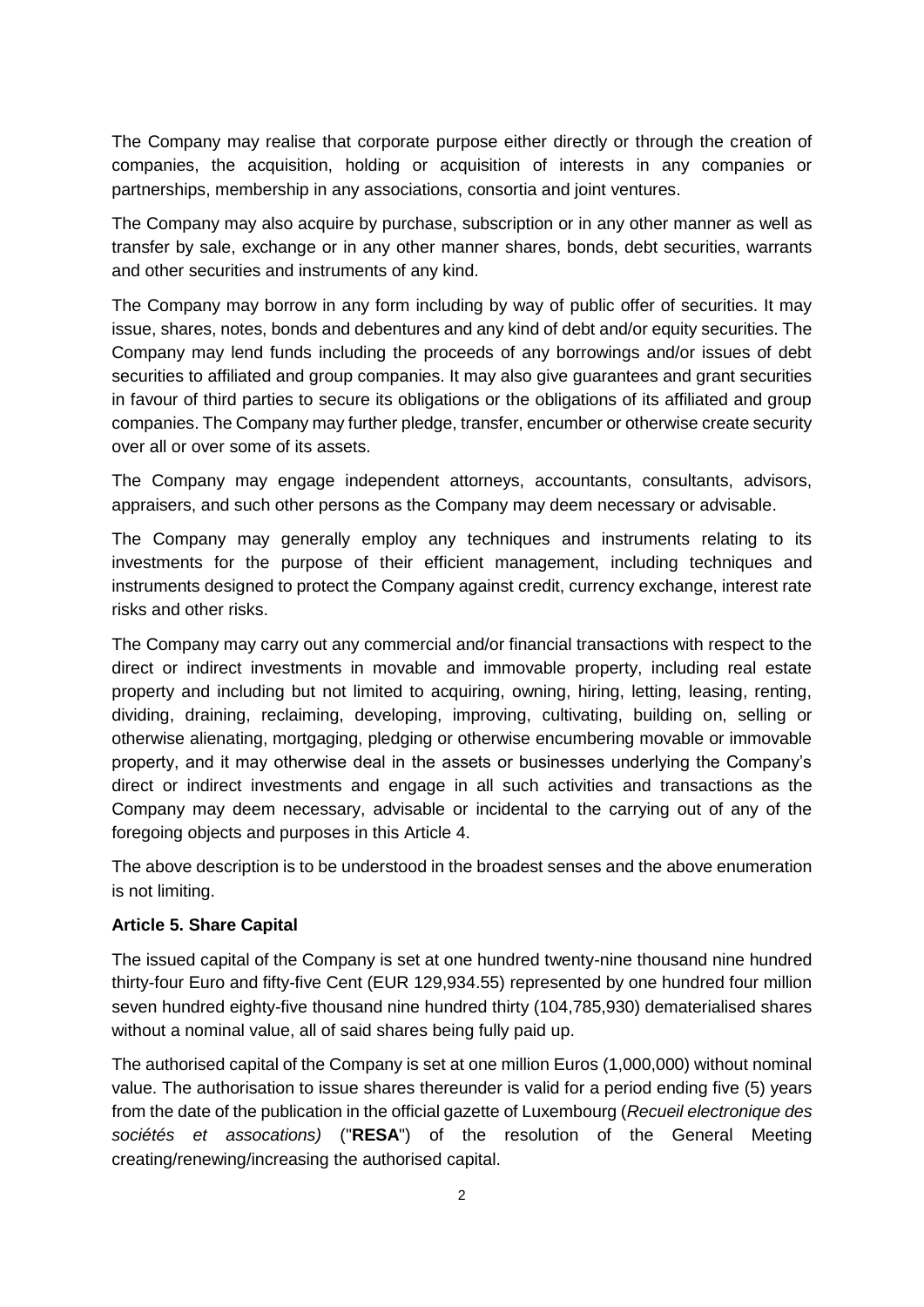The Board of Directors or delegate(s) duly appointed by the Board of Directors, may from time to time issue such shares, grant options to subscribe for shares and to issue any other instruments convertible into shares within the limits of the authorised share capital at such times and on such terms and conditions, including the issue price, as the Board of Directors or its delegate(s) may in its or their discretion resolve and the Board of Directors is further authorised to arrange for a requisite change of these articles to reflect such increase. The Board of Directors is authorised to suppress, limit or waive any pre-emptive subscription rights of shareholders to the extent it deems advisable for any issues of shares within the authorised capital.

The Board of Directors is authorised to attribute existing shares or issue new shares, to the following persons free of charge:

- employees or a certain category of employees of the Company;
- · employees of companies in which the Company holds directly or indirectly at least 10 per cent of capital or voting rights;
- · corporate officers of the Company or of any of the companies mentioned above or certain categories of such corporate officers.

The Board of Directors is authorised to determine the conditions and modalities of any attribution or issue of shares free of charge (including any required minimum holding period).

In addition, the issued and/or authorised capital of the Company may be increased or reduced one or several times by a resolution of the General Meeting adopted in compliance with the quorum and majority rules set by these Articles, as the case may be, by law for any amendment of these Articles.

Subject to the provisions of law and these Articles, each shareholder shall have a preferential right of subscription (*droit préférentiel de souscription*) ("**Pre-emptive Right**") in the event of the issue of new shares in return for contributions in cash. Such Pre-emptive Right shall be proportional to the fraction of the capital represented by the shares held by each shareholder.

The Pre-emptive Right may be limited or cancelled by a resolution of the General Meeting in accordance with the applicable law.

The Company may proceed to the repurchase of its own shares within the limits laid down by law.

All shares bear equal rights.

The Company may, without limitation, accept capital contributions from existing shareholders without issuing any shares or other securities in consideration for the contribution and may credit the contributions to one or more capital contribution accounts. Decisions as to the use of such accounts are to be taken by the Board of Directors subject to compliance with these Articles and applicable law. For the avoidance of doubt, any such decision does not need to allocate to the contributor any amount contributed to such accounts.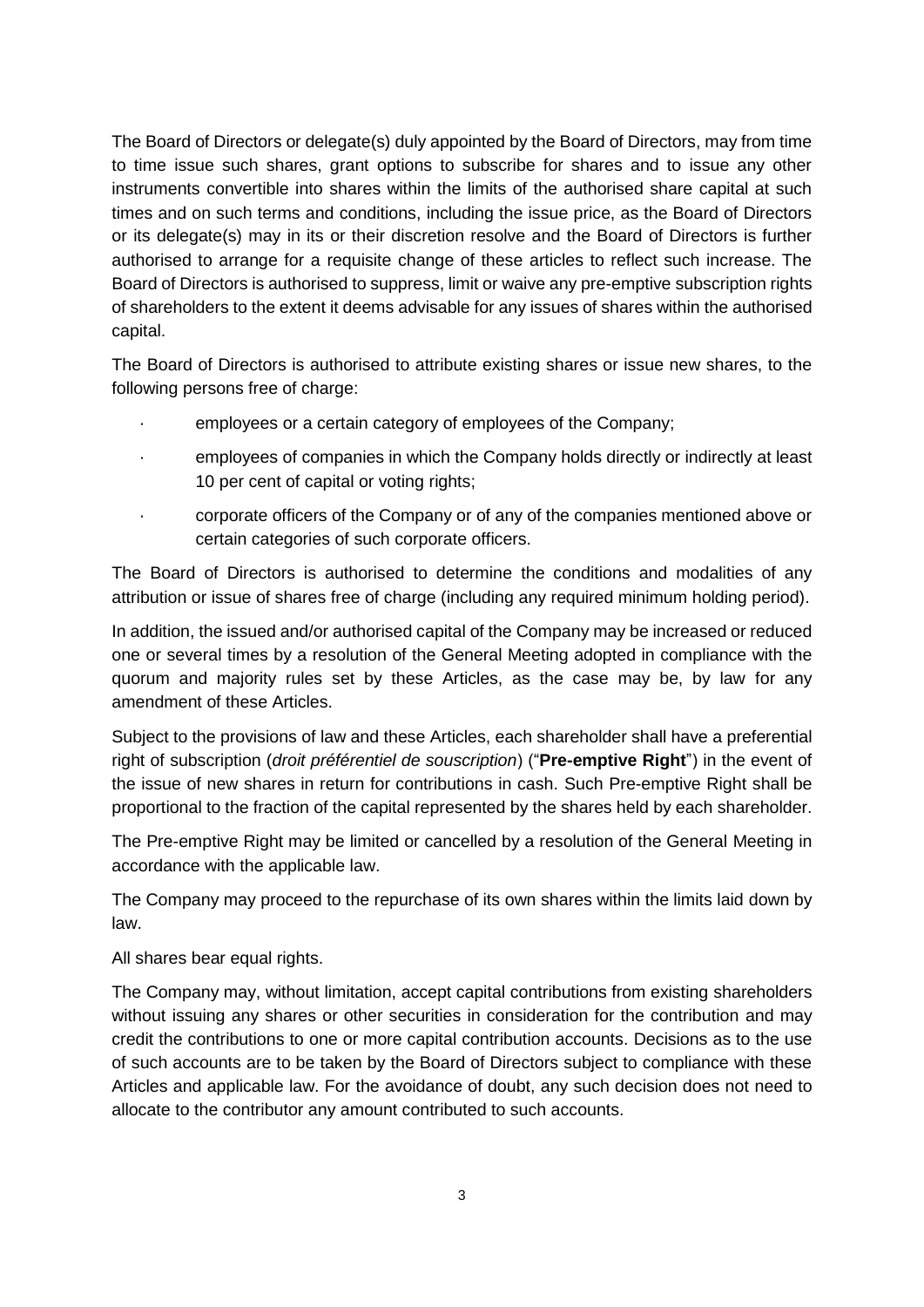#### **Article 6. Shares in dematerialised form**

The shares of the Company are in dematerialised form (*titres dématérialisés*) in accordance with Article 430-7 of the Luxembourg Law of 10 August 1915 on commercial companies, as amended (the "**Company Law**"), and in accordance with the law of 6 April 2013 on dematerialized securities, as amended (the "Dematerialisation Law"). All future shares to be issued by the Company shall be in dematerialised form. All dematerialised shares will be registered via a single settlement organisation (*organisme de liquidation*) appointed by the Company, as may be changed from time to time (the "**Settlement Organisation**").

The dematerialised shares are only represented, and the ownership of such shares is only established by a record in the name of the shareholder in a securities account ("*compte-titres*", within the meaning of such term in the Dematerialisation Law). The Settlement Organisation may issue or request the Company to issue certificates relating to dematerialised shares for the purpose of international circulation of securities.

The dematerialised shares issued by the Company shall be recorded at all times in the single securities issuance account of the Settlement Organisation, which shall indicate the identification elements of these dematerialised shares, the quantity issued and any subsequent changes.

For the exercise of their associative rights and rights of action against the Company or third, parties, the account keepers or, where applicable, the foreign account keepers, shall issue certificates to their account holders against written certification by the relevant account holders, that they hold the shares in question for their own account or are acting by virtue of a power of attorney granted to them by the holder of the rights in the shares. An indication must be made in the certificate of whether the shares in question are held for own account by the account holders or whether the latter are acting by virtue of a power of attorney granted to them by the holder of the rights in the shares.

The shares of the Company are freely transferable through book entry transfers (*virement de compte à compte*) in accordance with the legal requirements for dematerialised shares.

For the purposes of identifying the shareholders, the Company may, at its expense, request from the Settlement Organisation the name or the denomination, nationality, date of birth or date of incorporation and the address of the holders of the shares in its books which immediately confers or may confer in the future voting rights at the Company's general meetings of the shareholders, together with the number of shares held by each of them and, where 'applicable, the limits the shares may be subject to. The Settlement Organisation shall provide the Company with the identification data in its books on the holders of the securities accounts in its books and the number of shares held by each of them.

The same information on the holders of shares for own account shall be gathered by the Company through the account keepers or any other person, whether in Luxembourg or abroad, who has a securities account with the Settlement Organisation, on which shares of the Company are credited.

The Company may request the persons indicated on the lists given to it to confirm that they hold the shares for own account.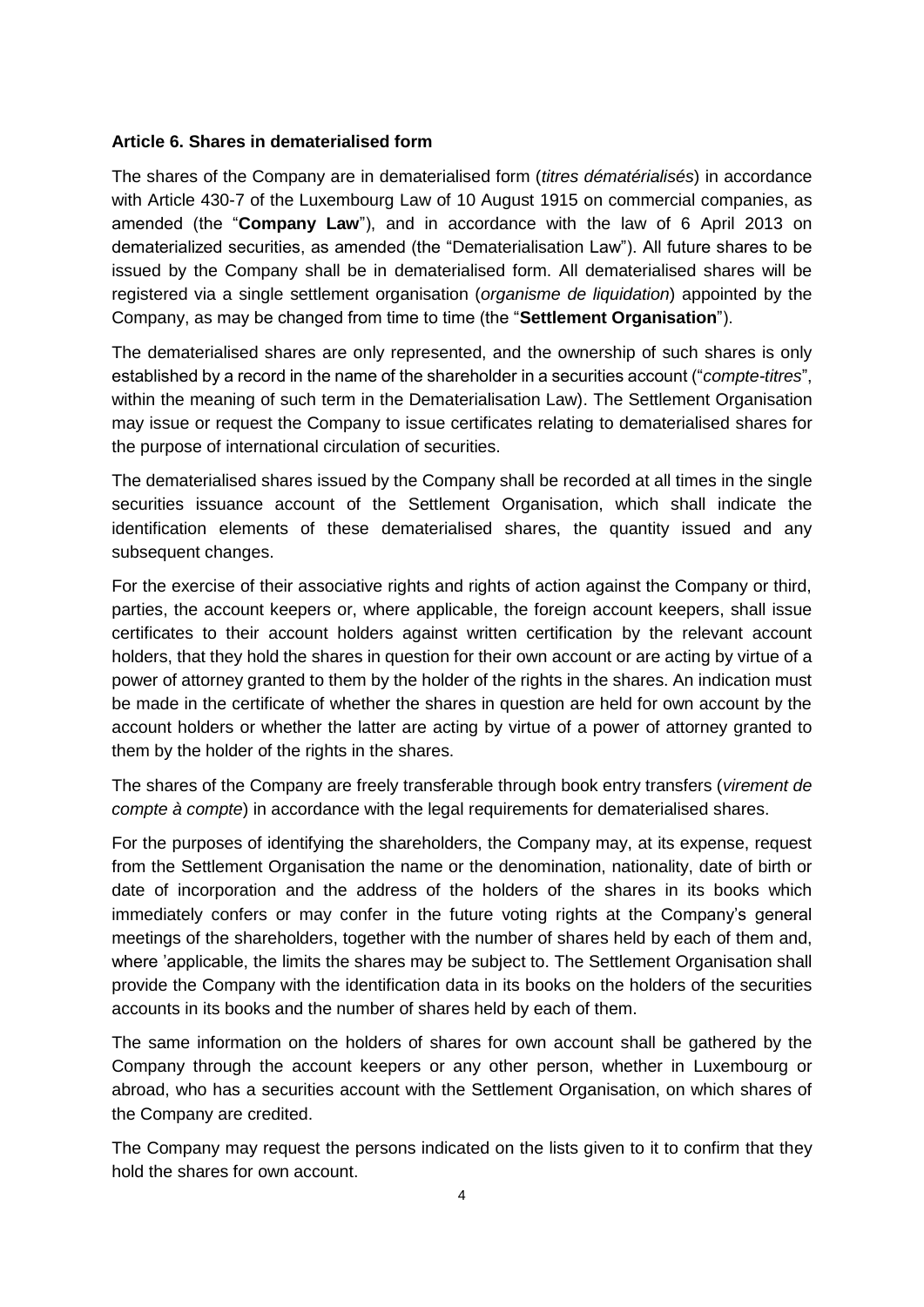When a person who holds an account with the Settlement Organisation or an account keeper or a foreign account keeper does not communicate the information requested by the Company in accordance with article 17 of the Dematerialisation Law, within two months as from the request or, if he communicated incomplete or erroneous information relating to his quality or the quantity of the shares held by him, the Company may suspend until settlement the voting rights up to the amount of the shares for which the information requested was not received.

The Company will recognise only one holder per share. In case a share is held by more than one person, the persons claiming ownership of the share will be required to name a single proxy to represent the share vis-à-vis the Company. The Company has the right to suspend the exercise of all rights attached to such share until one person has been appointed in this way. The same rule shall apply in the case of a conflict between a pledgor and a pledgee. However, where a share is held by more than one person, each such person shall have the rights set out in Article 461-6 of the 1915 Company Law.

The Company shall make payments, by way of dividends or otherwise, in cash, shares or other assets only into the hands of the Settlement Organisation and that payment shall release the Company from any and all obligations for such payment.

# **Article 7. Voting rights**

Each share shall entitle the holder to one vote at all General Meetings subject to the provisions of applicable law.

Each shareholder may in relation to the shares held by it agree to waive either temporarily or permanently its right to exercise all or some of its voting rights. Such a waiver binds the waiving shareholder and engages the Company from the time of notification of the waiver.

### **Article 8. Board of Directors**

The Board of Directors of the Company shall be composed of at least three members (each a "**Director**"). If at any time, the Company has only one shareholder it may be managed by a sole Director. Directors shall be appointed by the General Meeting with a simple majority of the votes validly cast. The General Meeting shall determine the number of Directors to be appointed, their term of office and their remuneration.

The term of office of Directors may not exceed six years. Directors may be re-appointed for successive terms. They can be removed at any time with or without cause by the General Meeting by a simple majority of the votes cast.

In the event of a vacancy in the office of a Director because of death, retirement, resignation, dismissal, removal or otherwise, the remaining members of the Board of Directors may fill such vacancy and appoint a successor to act until the next General Meeting which shall resolve on the permanent appointment in compliance with the applicable legal provisions.

The Board of Directors is vested with the broadest powers to take any actions necessary or useful to fulfil the corporate objects of the Company save for actions reserved by law to the General Meeting.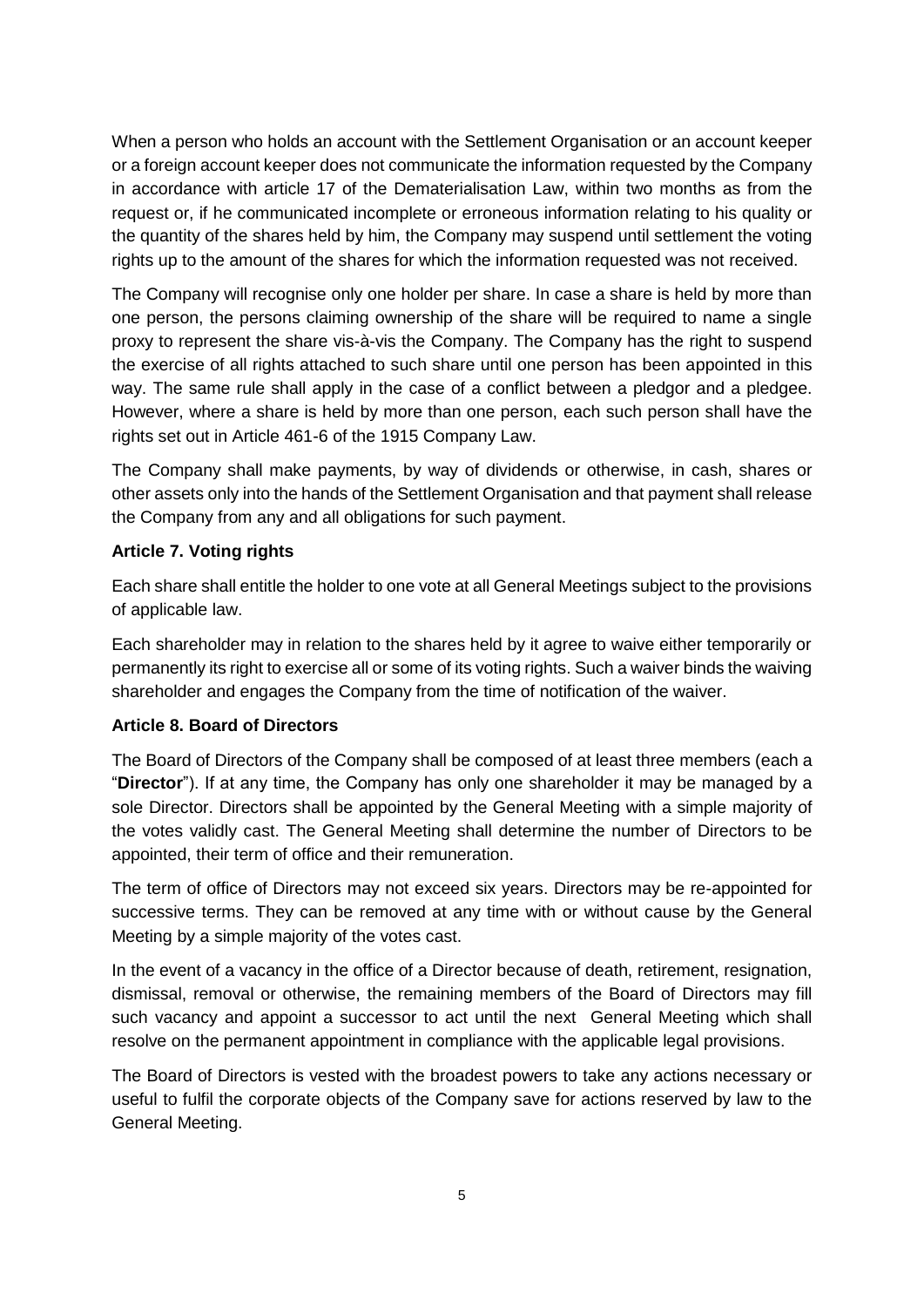The Board of Directors shall elect from among its ranks a chairman of the Board of Directors (the "**Chairman**") and may also elect from among its ranks one or more deputy chairmen.

The Chairman of the Board of Directors shall preside at meetings of the Board of Directors. In his absence, the Board of Directors may appoint another Director as chairman *pro tempore* by vote of the majority of directors present or represented at any such meeting. In case of a parity of votes, the Chairman or the Chairman *pro tempore*, as the case may be, shall have a casting vote.

The Board of Directors convenes whenever required by the Company's affairs. The meetings shall usually be convened upon call by the Chairman but may also be convened upon the call of any other Director.

Except in case of urgency, the meetings of the Board of Directors shall be announced in writing, by facsimile or electronic mail at least five (5) days in advance. A convening notice may be dispensed with if all members, of the Board of Directors are present or represented and agree to waive the convening notice. Directors may also waive their right to a written convening notice in writing, by facsimile or electronic mail. A copy of such written document/facsimile/electronic mail being sufficient proof thereof. A written convening notice shall not be required for meetings that are held at times and at places set by a resolution adopted at a meeting of the Board of Directors provided that any Directors who were not present at such meeting have been informed, a reasonable time in advance, of any such scheduled meeting.

The meetings of the Board of Directors shall be held in Luxembourg at the location and the time indicated in the convening notice unless the meetings need to be held abroad for exceptional reasons.

Meetings of the Board of Directors may also be held by conference call or video conference or any other similar means of communication, permitting the identification of all persons participating and allowing all persons participating at such meetings to hear one another on a continuous basis and allowing for an effective participation in the meeting. Participation in a meeting by these means is equivalent to participation in person at such meeting.

Any Director may act at any meeting of the Board of Directors by appointing in writing, by facsimile or electronic mail, another Director as his proxy. A Director may represent one or several other Directors.

The Board of Directors may only deliberate or adopt decisions if at least a majority of the Directors are present or represented.

Resolutions of the Board of Directors shall be adopted by a simple majority of the votes of the Directors present or represented at the meeting.

Resolutions by the Board of Directors can also be adopted by unanimous written consent of all Directors. Resolutions adopted in accordance with this procedure shall be deemed to have been adopted at the registered office of the Company.

The minutes of any meeting of the Board of Directors shall be signed by any two directors present or represented at the meeting.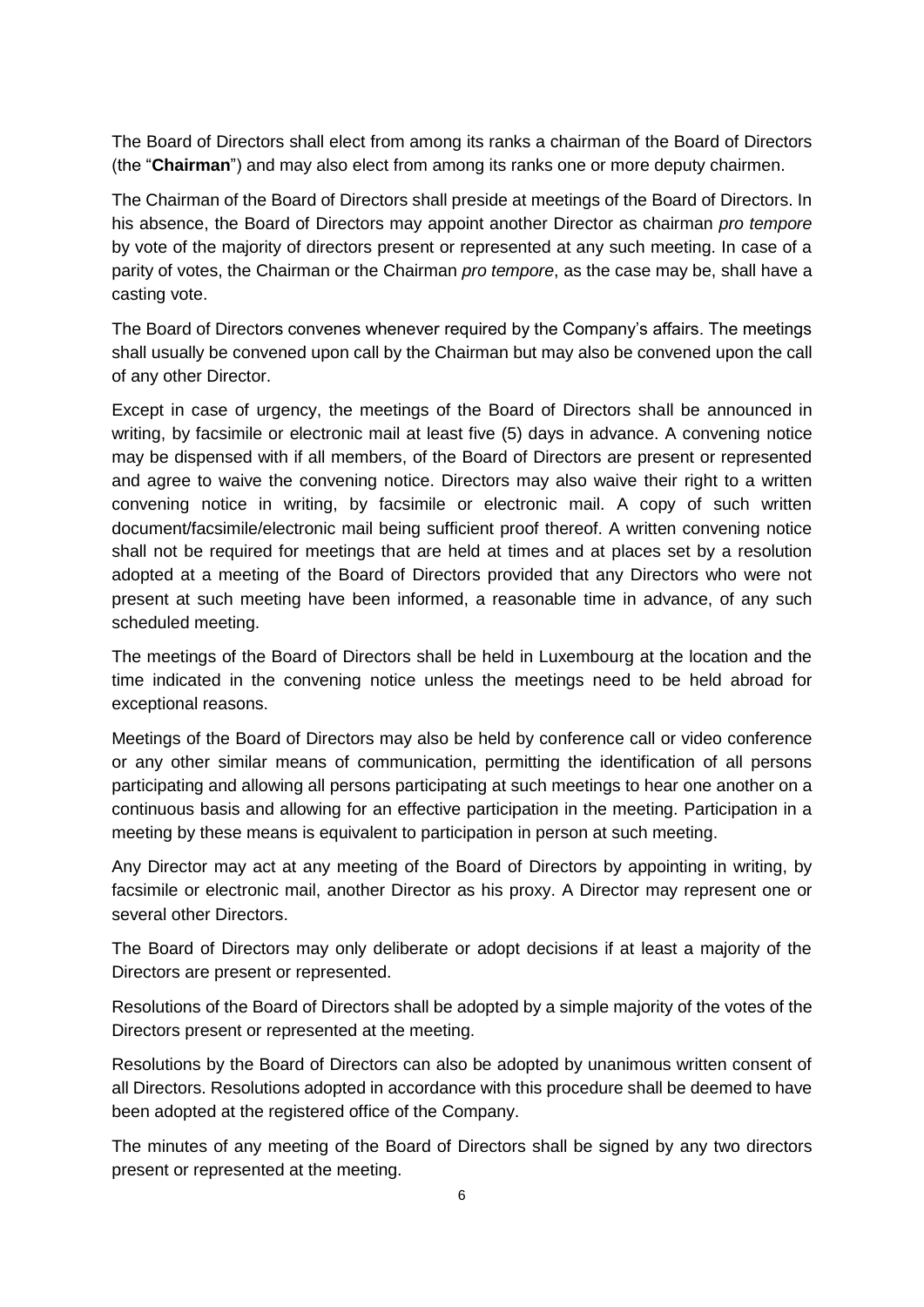Copies or extracts of minutes to be submitted in court or elsewhere shall be signed by the Chairman of the Board of Directors or two Directors.

In case of a sole director, resolutions of such sole director shall be adopted in writing.

The Board of Directors may delegate the daily management of the business of the Company and the power to represent the Company with respect thereto to one or more Directors or third persons who need not be shareholders and will be called daily manager(s) (each a "**Daily Manager**"). The appointment of Daily Managers, their removal from office and their powers and duties shall be set by the Board of Directors. The Board of Directors may also grant special powers to one or more persons, (who need not be Directors or Daily Managers or other office holders within the Company) to represent the Company in respect of specific matters.

The Board of Directors may delegate its management powers to a management committee (*comité de direction*) (the "**Management Committee**") subject to the limitation that this delegation shall not comprise the general policy of the Company or the whole of the actions reserved to the Board of Directors pursuant to the provisions of the Company Law. The Management Committee shall be subject to the supervision of the Board of Directors. The Management Committee shall consist of several members, who may but need not be Directors. The conditions for appointing members of the Management Committee, their removal, their remuneration and their term of office as well as the rules of operation of the Management Committee shall be determined by the Board of Directors.

The Board of Directors may establish committees and decide on up their composition, duties and powers. Such committees shall exercise their activities under the responsibility of the Board of Directors.

### **Article 9***.* **Binding Signature**

The Company shall be bound against third parties in all circumstances by (i) the joint signature of any two Directors or (ii) by the joint signature of any two members of the Management Committee, if any.

The Company shall also be bound against third parties by (i) the sole or joint signature(s) of any person or persons to whom such signatory power shall have been delegated by the Board of Directors or, (iii) with respect to matters of daily management, by the sole signature of a Daily Manager.

# **Article 10. Conflicts of Interest**

Any Director having a direct or indirect financial interest conflicting with that of the Company (*intérêt de nature patrimoniale opposé à celui de la société*) in a transaction which has to be considered by the Board of Directors, must advise the Board of Directors thereof and cause a record of his statement to be included in the minutes of the meeting of the Board of Directors. The Director may not take part in the deliberations related to, and shall not vote on, such transaction.

At the next following General Meeting, before any other resolution is put to vote, a special report shall be made on any transactions in which any of the Directors may have had an interest conflicting with that of the Company.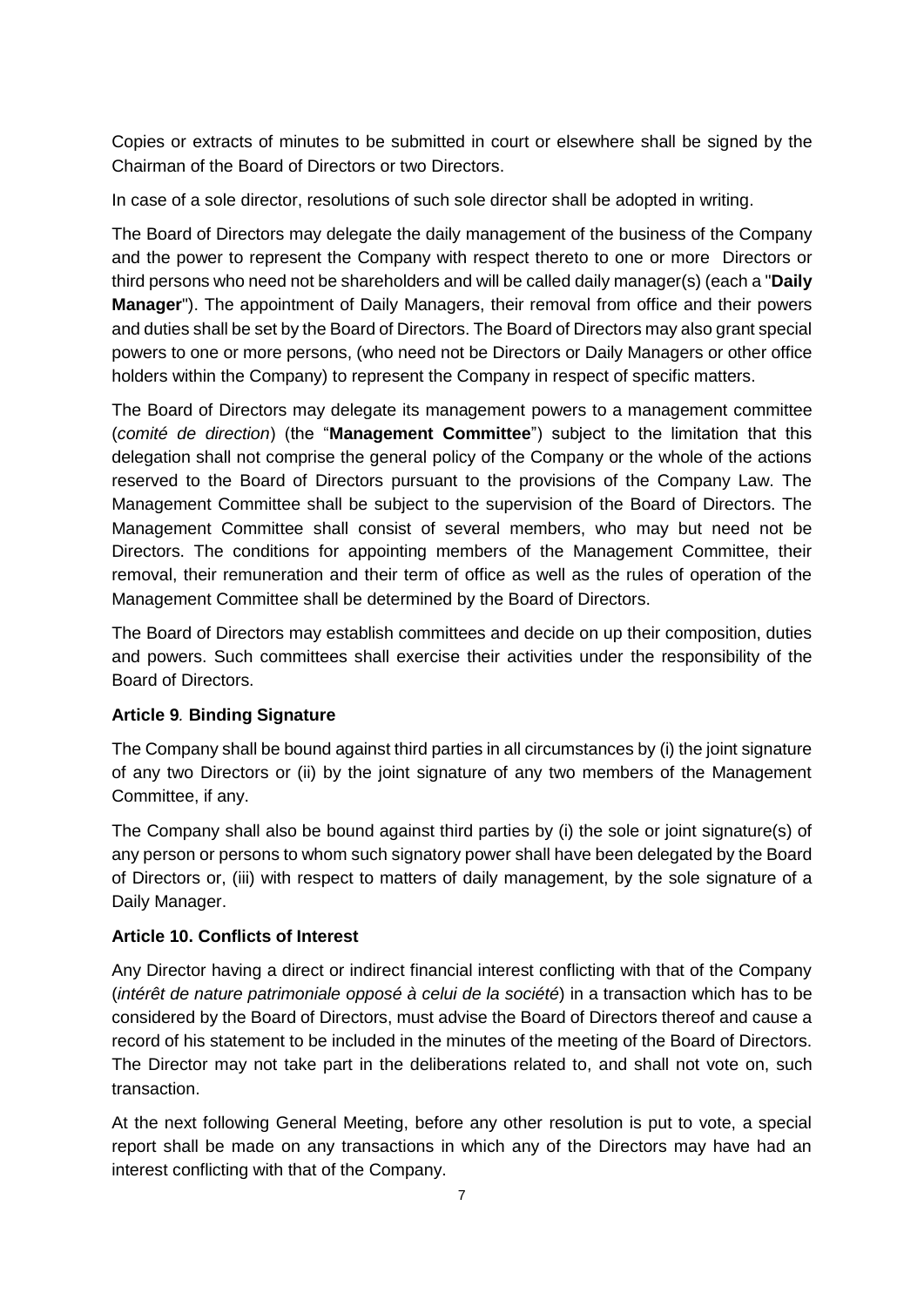Where, because of conflicts of interest, the quorum or majority requirements for a vote on an agenda item are not met, the Board of Directors may decide to refer the decision on that the agenda item in question to the General Meeting for decision.

Any member of the Management Committee, if any, having a direct or indirect financial interest *(intérêt de nature patrimoniale opposé à celui de la société*) conflicting with that of the Company in a transaction which has to be considered by the Management Committee must advise the Management Committee thereof and cause a record of his statement to be included in the minutes of the Management Committee. The relevant member of the Management Committee may not take part in the deliberations related to, and shall not vote on, such transaction.

At the next following meeting of the Board of Directors, before any other resolution is put to vote, a special report shall be made on any transactions in which any of the members of the Management Committee may have had an interest conflicting with that of the Company. A copy of the minutes of the relevant meeting of the Management Committee shall be transmitted to the Board of Directors at its next following meeting.

Where, because of conflicts of interest, the quorum or majority requirements for a vote on an agenda item are not met, the Management Committee may decide to refer the decision on that the agenda item in question to the meeting of the Board of Directors for decision.

The provisions of this Article 10 shall not apply where the decisions of the Board of Directors or the Management Committee concern ordinary business entered into under normal conditions.

The provisions of this Article 10 shall apply by analogy to any Daily Managers. Where there is only a sole Daily Manager and that Daily Manager is faced with a conflict of interest as described in this Article, the relevant decision shall be referred to the Board of Directors.

## **Article 11. Indemnification of Directors, Daily Managers or members of the Management Committee of the Company**

Subject to the exceptions and limitations listed below:

1. Every person who is, or has been, a Director, a Daily Manager or a member of the Management Committee of the Company shall be indemnified by the Company to the fullest extent permitted by law against liability and against all expenses reasonably incurred or paid by him in connection with any claim, action, suit or proceeding with which he becomes involved in as a party or otherwise by virtue of him being or having been a Director, a Daily Manager, a member of the Management Committee or an officer and against amounts paid or incurred by him in the settlement thereof.

2. The words "claim", "action", "suit" or "proceeding" shall apply to all claims, actions, suits or proceedings (civil, criminal or otherwise including appeals) actual or threatened and the words "liability" and "expenses" shall include without limitation attorneys' fees, costs, judgements, amounts paid in settlement and other liabilities.

No indemnification shall be provided to any Director, Daily Manager or member of the Management Committee against any liability to the Company or its shareholders by reason of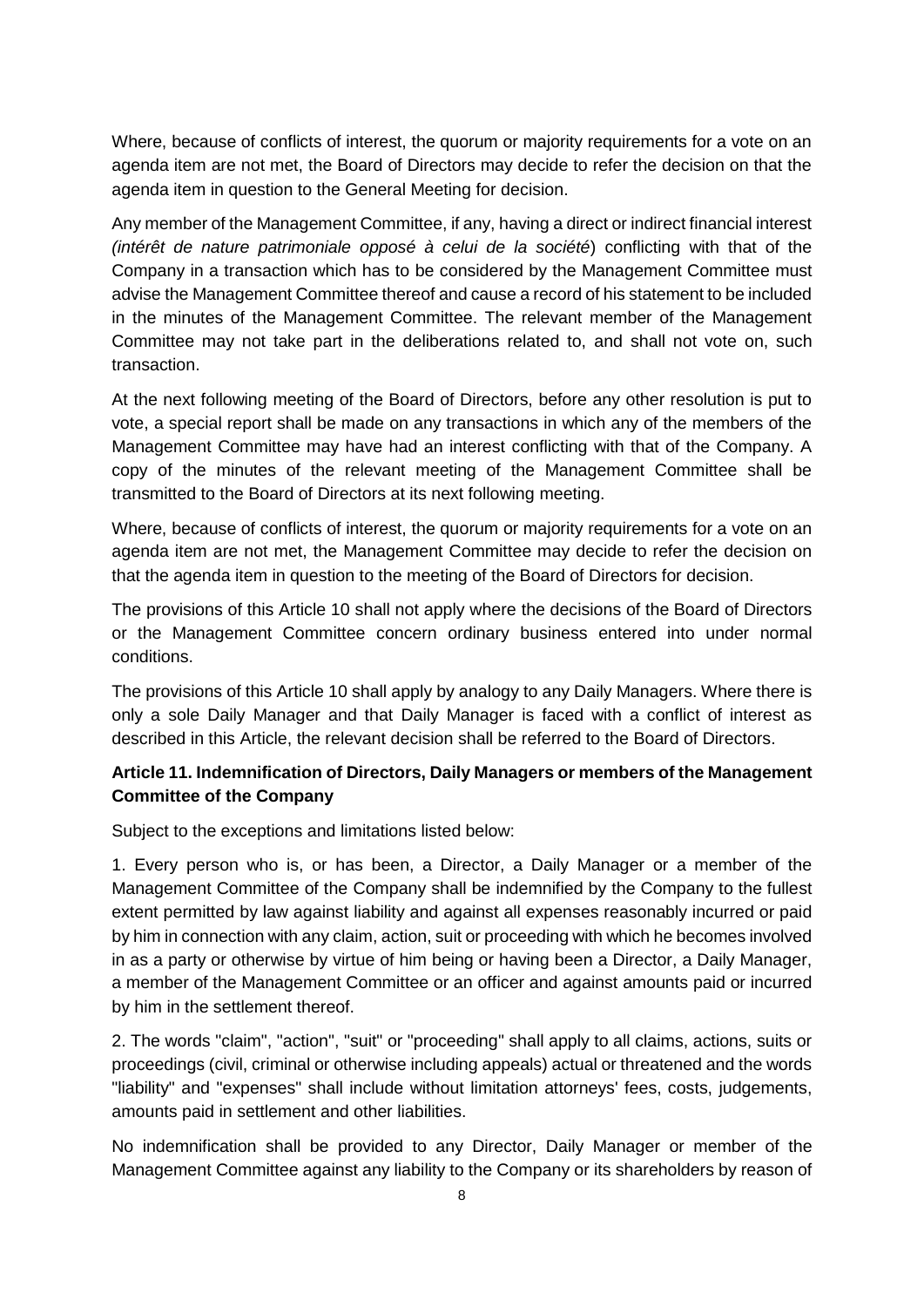wilful misfeasance, bad faith, gross negligence or reckless disregard of the duties involved in the conduct of his office or in the event of a settlement, unless the settlement has been approved by a court of competent jurisdiction, by the General Meeting or by the Board of Directors. No indemnification will be provided for defending criminal proceedings in which that Director, Daily Manager or member of the Management Committee is convicted of an offence.

The right of indemnification herein provided shall be severable, shall not affect any other rights to which any Director, Daily Manager or member of the Management Committee may now or hereafter be entitled, shall continue as to a person who has ceased to be such Director, Daily Manager or member of the Management Committee and shall inure to the benefit of the heirs, executors and administrators of such a person. Nothing contained herein shall affect any rights to indemnification to which corporate personnel, including Directors, Daily Managers or members of the Management Committee may be entitled by contract or otherwise under law.

Expenses in connection with the preparation and representation of a defence of any claim, action, suit or proceeding of the character described in this Article shall be advanced by the Company prior to final disposition thereof upon receipt of any undertaking by or on behalf of the Director, Daily Manager, or member of the Management Committee to repay such amount if it is ultimately determined that he or she is not entitled to indemnification under this Article.

### **Article 12. General Meetings**

Any duly constituted General Meeting shall represent all the shareholders of the Company. It shall have the widest powers to order, implement or ratify all acts connected with the Company's operations that are not conferred on the Board of Directors.

General Meetings (other than the annual General Meeting) may be called as often as the interest of the Company requires and be held at the Company's registered office in Luxembourg or any other place in the Grand Duchy of Luxembourg as may be specified in the respective convening notice of the meeting. The Board is obliged to call a General Meeting when one or more shareholders representing at least one-tenth of the issued share capital requests the convening of a General Meeting in writing, indicating the agenda of the proposed meeting.

The convening notice is to be published at least thirty (30) days before the day of the meeting in the RESA, a Luxembourg newspaper and in media which may reasonably be relied upon for the effective dissemination of information to the public throughout the European Economic Area, and which is accessible rapidly and on a non-discriminatory basis. If a general meeting of the shareholders is adjourned for lack of quorum, provided that the convening requirements have been complied with and no new item has been added to the agenda, the thirty (30) day period is reduced to a seventeen (17) day period. The convening notices are communicated, in the time-frame stated in the preceding paragraphs, to directors and the approved statutory auditor *(réviseur d'entreprises agréé).* Such communication must be by mail unless the addressees have individually, expressly and in writing, accepted to receive the convening notice by another means of communication, the performance of this formality not needing to be justified.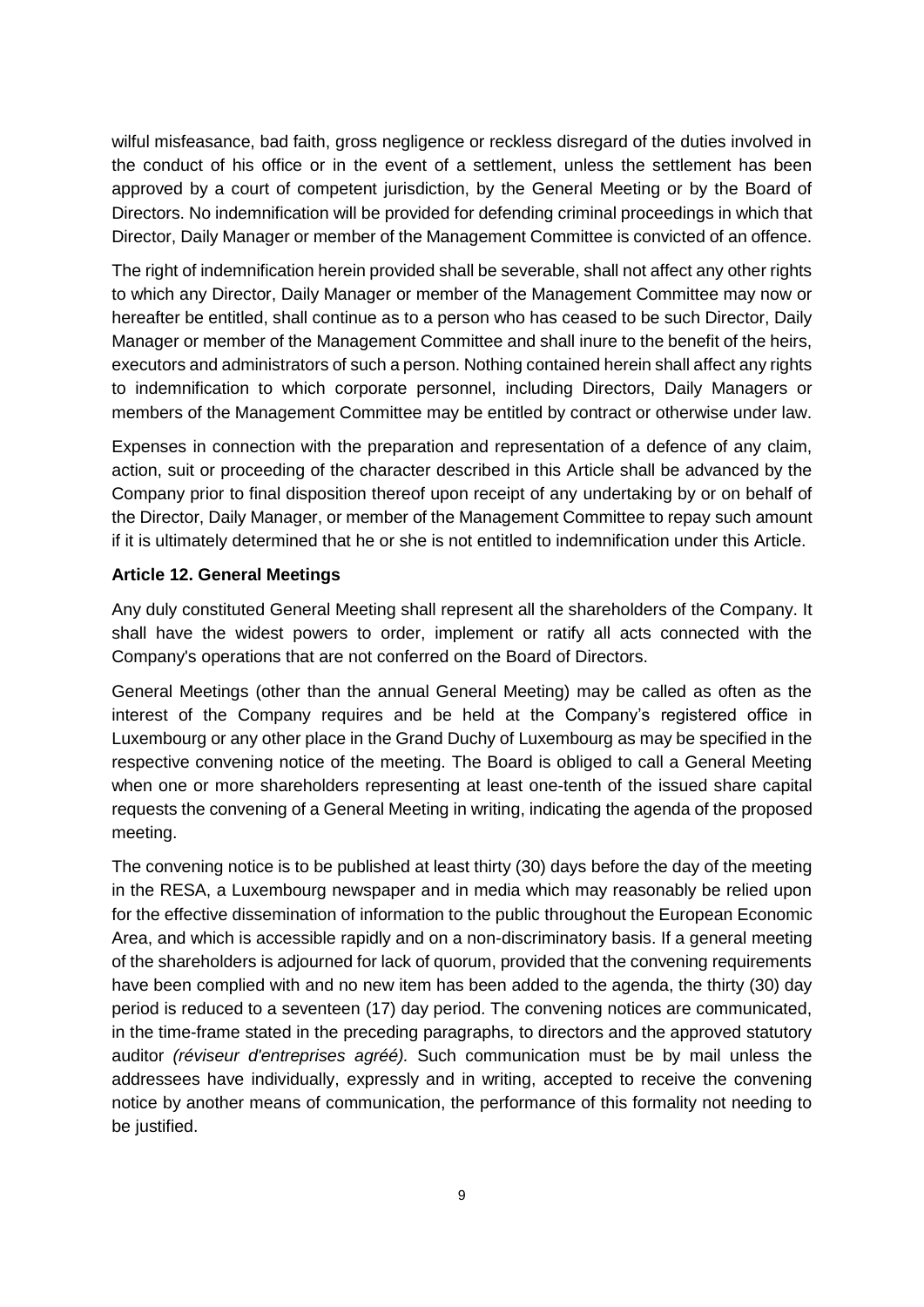The convening notice must, *inter alia,* contain the precise date and location of the general meeting of the shareholders and the proposed agenda. It must also set out the conditions for attendance and representation at the meeting.

The record date for General Meetings shall be the fourteenth (14th) day at midnight (24:00 hours) (Luxembourg time) before the date of the General Meeting (the "**Record Date**"). The holders of dematerialised shares are entitled to attend the general meetings and exercise their rights only if they hold the dematerialised shares at the latest at the Record Date. Shareholders shall notify the Company of their intention to participate in the General Meeting in writing by post or electronic means no later than the Record Date, indicated in the convening notice.

In order to participate in a General Meeting and to exercise the voting rights attached to their shares, shareholders must first provide the Company with the documents evidencing their status as shareholder and the number of shares they hold at the Record Date, in accordance with the terms of, and at the postal or electronic address indicated in the convening notice.

Amongst others, the convening notice and the documents required to be submitted to the shareholders in connection with a General Meeting shall be posted on the Company's corporate website from the date of the first publication of the General Meeting convening notice in accordance with Luxembourg law. Shareholders may, upon request, obtain a copy of the full, unabridged texts of the documents to be submitted to the general meeting of the shareholders by electronic means or at the registered office of the Company.

Shareholders holding individually or collectively at least 5% of the issued share capital of the Company (a) have the right to put items on the agenda of the General Meeting and (b) have the right to table draft resolutions for items included or to be included on the agenda of the General Meeting. Those rights shall be exercised by a request in writing which shall be submitted to the Company by postal services or electronic means. The request must be accompanied by a justification or a draft resolution to be adopted in the General Meeting and shall include the electronic or mailing address at which the Company can acknowledge receipt of the request. Any such request from shareholders must be received by the Company not later than on the twenty-second (22nd) day prior to the date of the General Meeting.

General Meetings shall be chaired by the Chairman of the Board of Directors. In the absence of the Chairman of the Board of Directors, the General Meeting shall be presided over by the most senior Director present.

Each shareholder may be represented at any General Meeting by giving a proxy in writing and notifying such appointment by post or by electronic means to the postal or electronic address indicated in the convening notice.

When organising a General Meeting, it may be decided to set up arrangements allowing shareholders to participate by electronic means by way, *inter alia,* of the following forms of participation: (i) real time transmission of the General Meeting; (ii) real time two-way communication enabling shareholders to address the General Meeting from a remote location; and/or (iii) a mechanism for casting votes, whether before or during the General Meeting, without the need to appoint a proxyholder physically present at the meeting.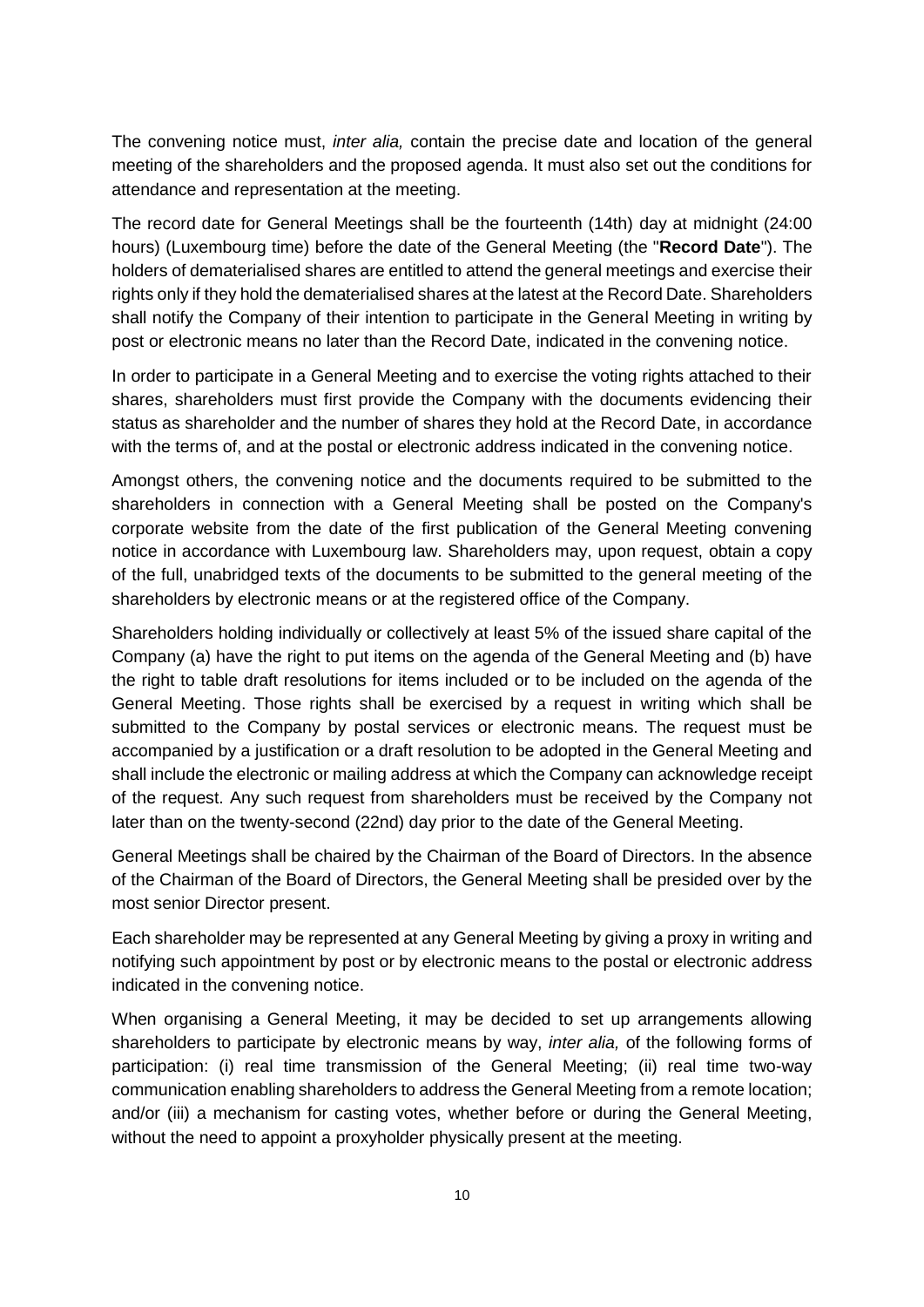It could also be decided that shareholders may vote from a remote location by correspondence or by electronic means, by means of a form provided by the Company including the following information:

- · the name, address and any other pertinent information concerning the shareholder,
- the number of votes the shareholder wishes to cast, the direction of his or her vote, or his or her abstention,
- the form of the shares held.
- the agenda of the meeting including the draft resolutions,
- · at the discretion of the Company, the option to vote by proxy for any new resolution or any modification of the resolutions that may be proposed during the meeting or announced by the Company after the shareholder's submission of the form provided by the Company,
- · the period within which the form must be received by or on behalf of the Company, and
- the signature of the shareholder.

Once the voting forms are submitted to the Company, they can neither be retrieved nor cancelled, except that in case a shareholder has included a proxy to vote in the circumstances envisaged above, the shareholder may cancel such proxy or give new voting instructions with regard to the relevant items by written notice as described in the convening notice, before the date specified in the voting form.

Any shareholder who participates in a General Meeting of the Company by the foregoing means shall be deemed to be present, shall be counted when determining a quorum and shall be entitled to vote on all agenda items of the General Meeting.

The Company may adopt any regulations and rules concerning the participation of shareholders at General Meetings in accordance with Luxembourg law including with respect to ensuring the identification of shareholders and proxyholders and the safety of electronic communications.

In the event that all the shareholders are present or represented at a General Meeting and declare that they have been informed of the agenda of the General Meeting, the General Meeting may be held without prior notice of meeting.

### **Article 13. Annual General Meeting**

The annual General Meeting shall be held in accordance with Luxembourg law within six months of the end of the Company's financial year at the Company's registered office or at any other place in the Grand-Duchy of Luxembourg indicated in the convening notice.

Following the approval of the annual accounts and consolidated accounts, the General Meeting shall decide by special vote on the discharge of the liability of the members of the Board of Directors.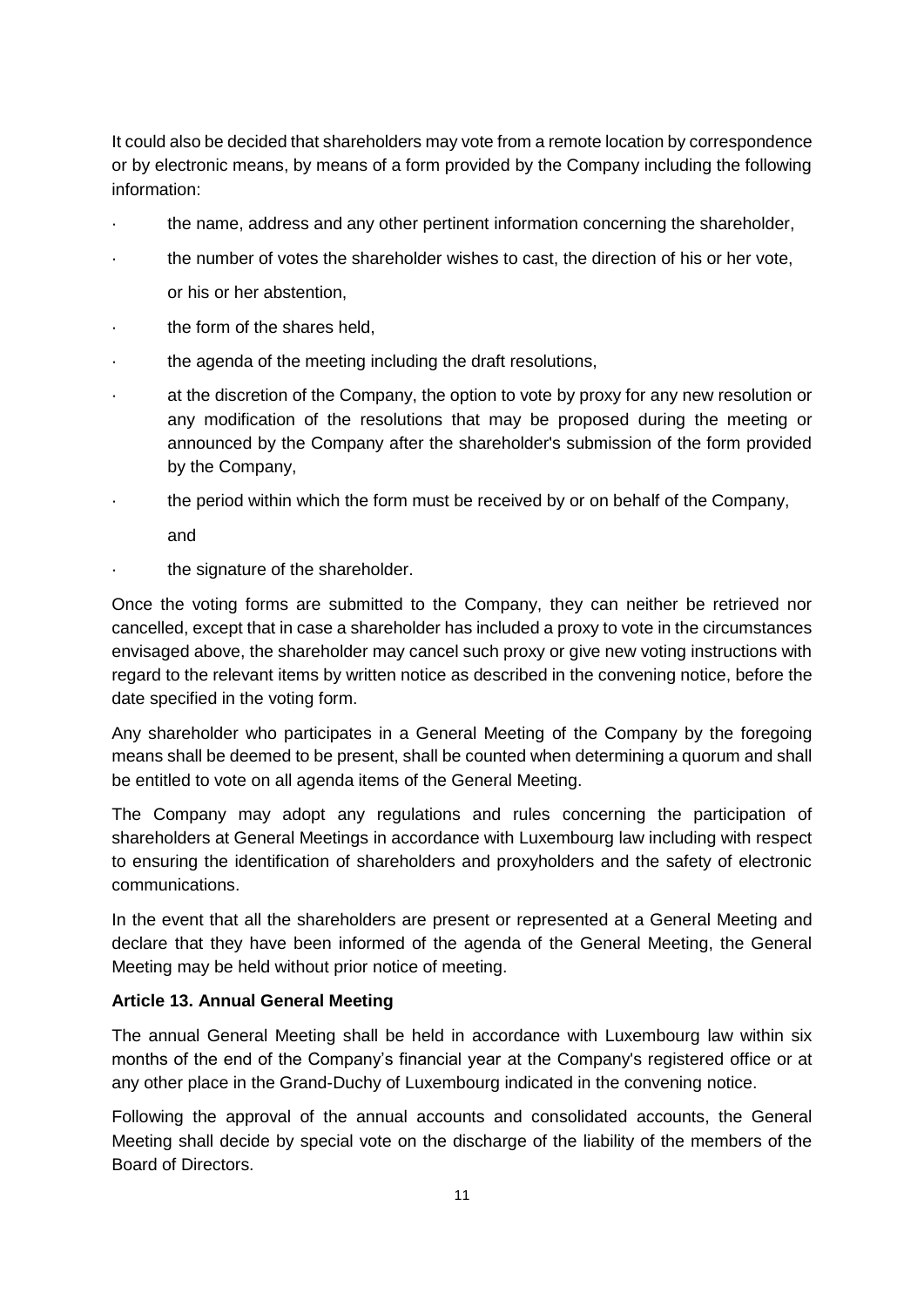General Meetings other than the annual General Meeting may be held on the date, at the time and at the place indicated in the relevant convening notice.

## **Article 14. Majority and quorum at the General Meeting**

At any General Meeting, other than an extraordinary General Meeting convened for the purpose of amending the Company's Articles or voting on resolutions whose adoption is subject to the quorum and majority requirements for amendment of the Articles, no quorum is required and resolutions shall be adopted, irrespective of the number of shares represented, by a simple majority of votes cast.

At any extraordinary General Meeting for the purpose of amending the Company's Articles or voting on resolutions whose adoption is subject to the quorum and majority requirements for amendment of the Articles, the quorum shall be at least one half of all the shares issued and outstanding. If the said quorum is not present, a second meeting may be convened at which there shall be no quorum requirement. In order for the proposed resolutions to be adopted at a meeting, and save as otherwise provided by law, a two thirds (2/3) majority of the votes of the Shareholders present or represented is required at any such General Meeting without counting the abstentions.

## **Article 15. Audit**

The audit of the Company's statutory accounts will be carried out by an approved statutory auditor *(réviseur d'entreprises agréé).* The auditor is appointed by the General Meeting.

### **Article 16. Accounting year**

The accounting year of the Company shall begin on 1 January of each year and shall end on 31 December of the same year.

### **Article 17. Distributions**

From the annual net profits of the Company, five per cent (5%) shall be allocated to the reserve required by law. This allocation shall cease to be required as soon and as long as such reserve amounts to ten per cent (10%) of the issued share capital of the Company.

The General Meeting, upon recommendation of the Board of Directors, will determine the allocation of the remainder of the annual net profits, including the declaration and payment of a dividend, as the case may be.

Any capital surplus, share premium or assimilated premium or other distributable reserve maybe freely distributed to the shareholders subject to the provisions of applicable law and these Articles.

The Board of Directors may decide that the Company shall pay interim dividends subject to and in accordance with the relevant legal provisions.

# **Article 18. Dissolution of the Company**

In the event of the dissolution of the Company for whatever reason, the liquidation will be performed by liquidators appointed by the General Meeting who will be endowed with the powers provided by articles 1100-4 et seq. of the Company Law.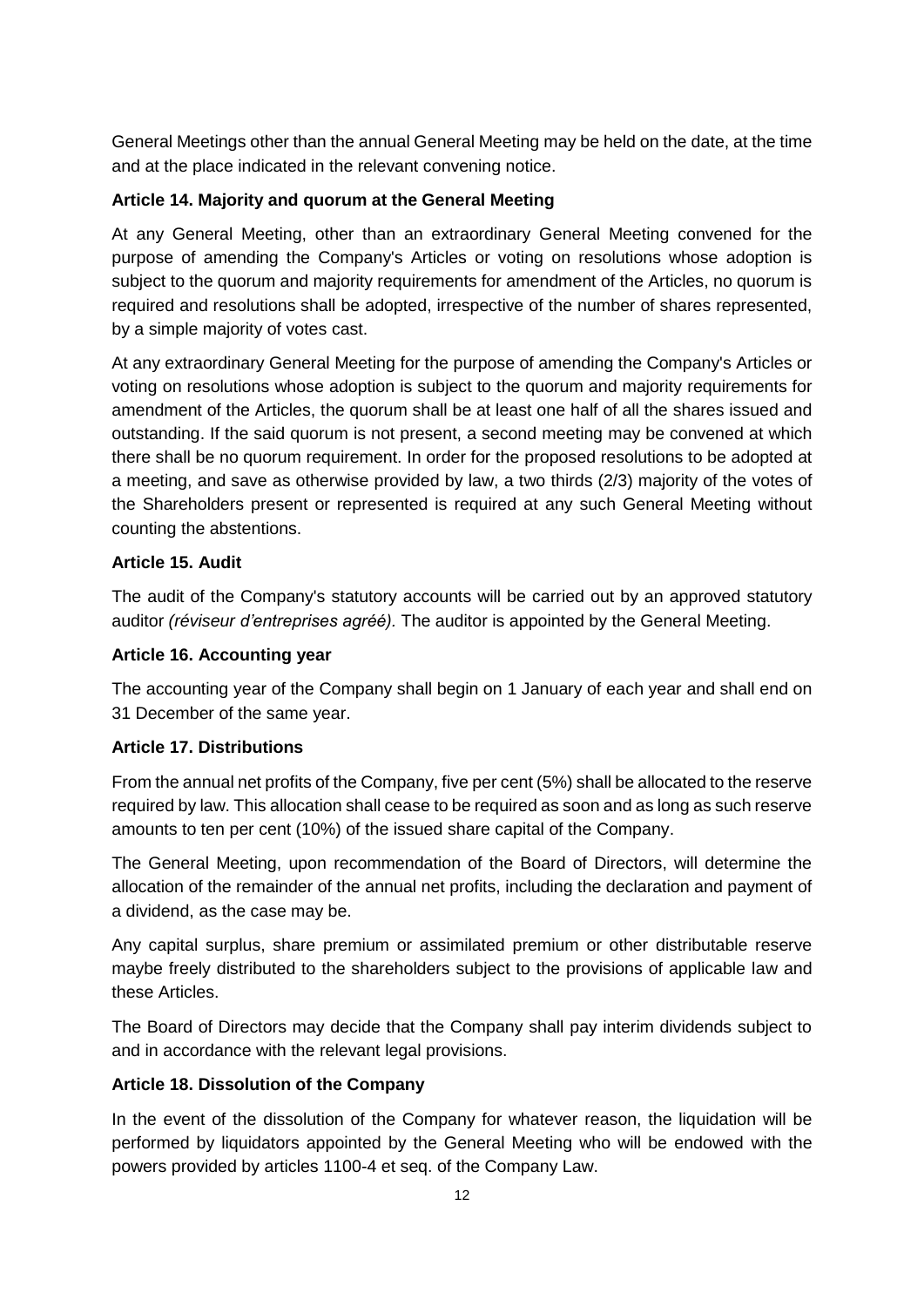Once all debts, charges and liquidation expenses have been met, any resulting balance shall be paid to the shareholders of the Company.

## **Article 19. Governing law**

All matters not governed by these Articles shall be determined in accordance with the laws inforce in the Grand Duchy of Luxembourg.

# **FOLGT DIE DEUTSCHE ÜBERSETZUNG DES VORHERSTEHENDEN TEXTES:**

### **Artikel 1. Rechtsform, Name**

Es besteht eine luxemburgische *société anonyme* unter dem Namen ADLER Group S.A. (die "**Gesellschaft**"), die dem luxemburgischen Recht und der vorliegenden Satzung (die "Satzung") unterliegt.

## **Artikel 2. Dauer**

Die Dauer der Gesellschaft ist unbefristet.

## **Artikel 3. Gesellschaftssitz**

Die Gesellschaft hat ihren Sitz in Niederanven im Großherzogtum Luxemburg.

Der Verwaltungsrat (der "**Verwaltungsrat**") hat ebenfalls das Recht, Niederlassungen, Verwaltungszentren, Zweigstellen und Tochtergesellschaften an jedem Ort, den er für geeignet hält, ob innerhalb oder außerhalb des Großherzogtums Luxemburg, errichten.

Der Verwaltungsrat kann den Gesellschaftssitz innerhalb derselben Gemeinde oder in eine andere Gemeinde im Großherzogtum Luxemburg verlegen und ist autorisiert, die Satzung dementsprechend abzuändern. Der Gesellschaftssitz kann auch durch einen Beschluss der Generalversammlung der Aktionäre (die "**Generalversammlung**") verlegt werden, der in der für die Änderung der Satzung erforderlichen Weise, gemäß Artikel 14 dieser Statuten, gefasst wird.

Wenn der Verwaltungsrat beschließt, dass politische, wirtschaftliche oder soziale Entwicklungen oder Ereignisse außergewöhnlicher Art eingetreten sind, eintreten können oder unmittelbar bevorstehen, die die üblichen Arbeitsbedingungen am Gesellschaftssitz oder die leichte Kommunikation mit Orten im Ausland beeinflussen können, kann vorübergehend beschlossen werden, dass der Gesellschaftssitz ins Ausland verlegt wird, bis die Umstände sich wieder vollkommen normalisiert haben. Eine solche Verlegung des Gesellschaftssitzes hat keine Auswirkung auf die Nationalität der Gesellschaft, die trotz der Sitzverlegung weiterhin eine luxemburgische Gesellschaft ist.

# **Artikel 4. Gegenstand, Zweck**

Der Gesellschaftszweck besteht in der langfristigen Wertschaffung durch Investitionen in und der Entwicklung von Grundstücken und Immobilien sowie im Kauf, der Vermietung und Veräußerung derartiger Immobilien. Sie kann auch die Immobilienverwaltung für eigenen Zwecke und jede sonstige Tätigkeit in der Immobilienbranche ausüben.

Die Gesellschaft kann diesen Gesellschaftszweck entweder direkt oder durch die Gründung von Gesellschaften, die Übernahme, Beteiligung oder den Erwerb von Beteiligungen an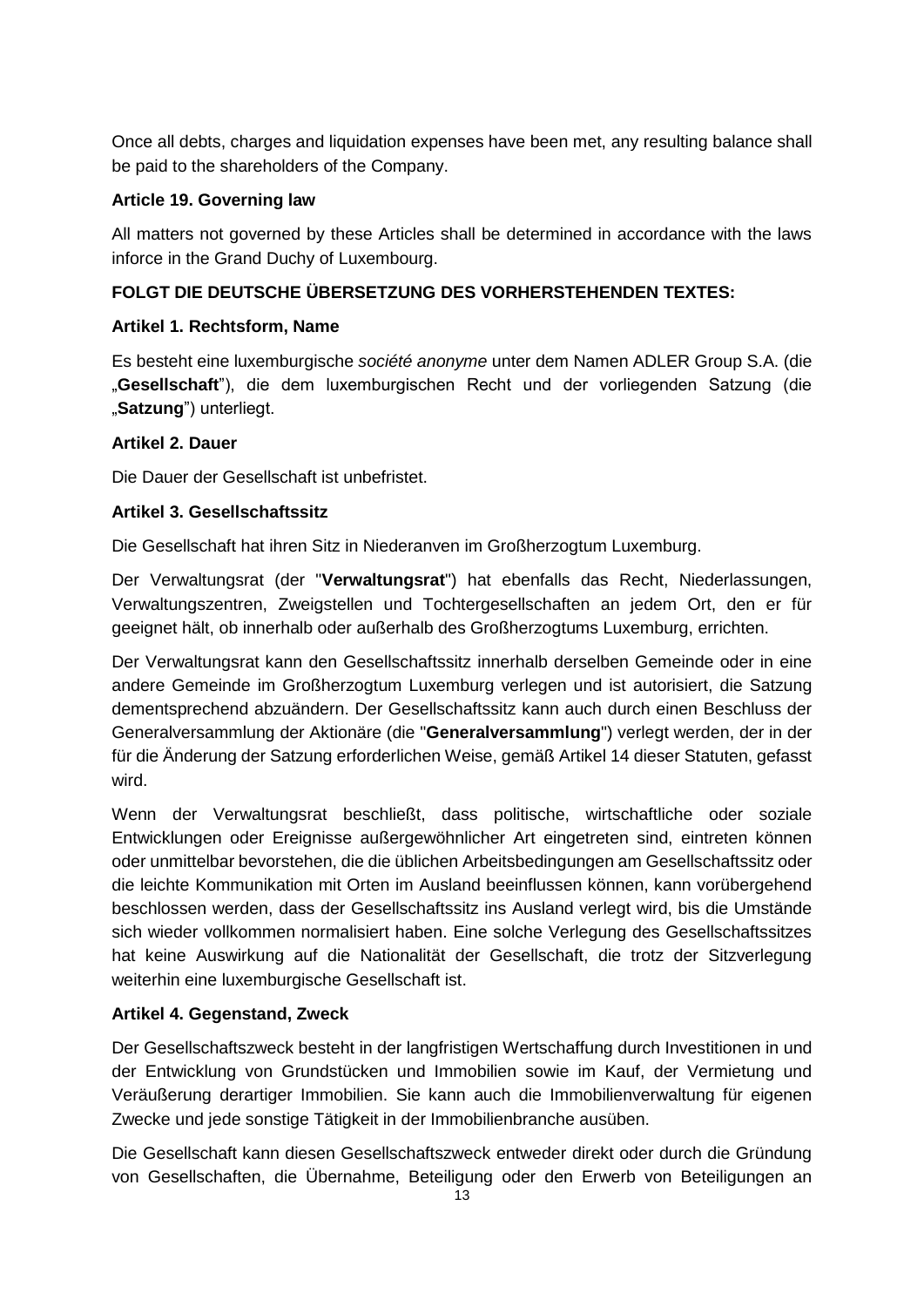Gesellschaften oder Partnerschaften, die Mitgliedschaft in Verbänden, Konsortien und Joint-Ventures realisieren.

Die Gesellschaft kann durch Kauf, Zeichnung oder auf sonstige Weise sowie durch Übertragung, Kauf, Tausch oder auf sonstige Weise Aktien, Anleihen, Schuldverschreibungen, Bezugsrechte und sonstige Wertpapiere und Instrumente jeglicher Art erwerben.

Die Gesellschaft kann Darlehen in jeglicher Form aufnehmen, einschließlich durch ein öffentliches Angebot von Wertpapieren. Sie kann Aktien, Wechsel, Anleihen und Schuldverschreibungen und jegliche Art von Schuld- und/oder Eigenkapitaltitel ausgeben. Die Gesellschaft kann Finanzmittel einschließlich der Erträge aus etwaigen Darlehen und/oder der Ausstellung von Schuldtiteln an verbundene Unternehmen und Konzerngesellschaften verleihen. Sie kann auch Bürgschaften und Sicherheiten zugunsten Dritter zur Sicherung ihrer Verpflichtungen oder die Verpflichtungen von mit ihr verbundenen Unternehmen oder Konzerngesellschaften stellen. Die Gesellschaft kann außerdem alle oder einen Teil ihrer Vermögenswerte verpfänden, übertragen, belasten oder auf sonstige Weise als Sicherheit zur Verfügung stellen.

Die Gesellschaft kann unabhängige Rechtsanwälte, Steuerberater, Berater, Gutachter und andere Personen beauftragen, soweit die Gesellschaft dies für notwendig oder zweckdienlich hält;

Die Gesellschaft kann im Allgemeinen alle Techniken und Instrumente in Bezug auf ihre Investitionen zum Zweck ihrer effizienten Verwaltung anwenden, insbesondere Techniken und Instrumente, die dazu dienen, die Gesellschaft vor Kredit-, Kurs-, Zins- und sonstigen Risiken zu schützen.

Die Gesellschaft kann alle kommerziellen und/oder finanziellen Transaktionen hinsichtlich der direkten und indirekten Investition in bewegliches und unbewegliches Vermögen, insbesondere Immobilienvermögen, ausführen, unter anderem kann sie bewegliches oder unbewegliches Vermögen erwerben, besitzen, mieten, vermieten, verpachten, pachten, teilen, entwässern, aufwerten, entwickeln, verbessern, darauf anbauen, es bebauen, verkaufen oder auf sonstige Weise veräußern, es mit einer Hypothek belasten, verpfänden oder auf sonstige Weise belasten, und sie kann auf sonstige Weise mit den Vermögenswerten oder Betrieben, die den direkten oder indirekten Investitionen der Gesellschaft zugrunde liegen, handeln und alle Tätigkeiten und Transaktionen durchführen, die die Gesellschaft für notwendig, ratsam oder zweckdienlich hält zur Erreichung der vorstehenden Gegenstände und Ziele in diesem Artikel 4.

Die obige Beschreibung ist im weitesten Sinn auszulegen und die obige Aufzählung ist nicht erschöpfend.

### **Artikel 5. Aktienkapital**

Das gezeichnete Kapital der Gesellschaft beträgt einhundertneunundzwanzigtausend neunhundertvierunddreißig Euro und fünfundfünfzig Cent (129.934,55 EUR), aufgeteilt in einhundertvier Millionen siebenhundertfünfundachtzigtausend neunhundertdreißig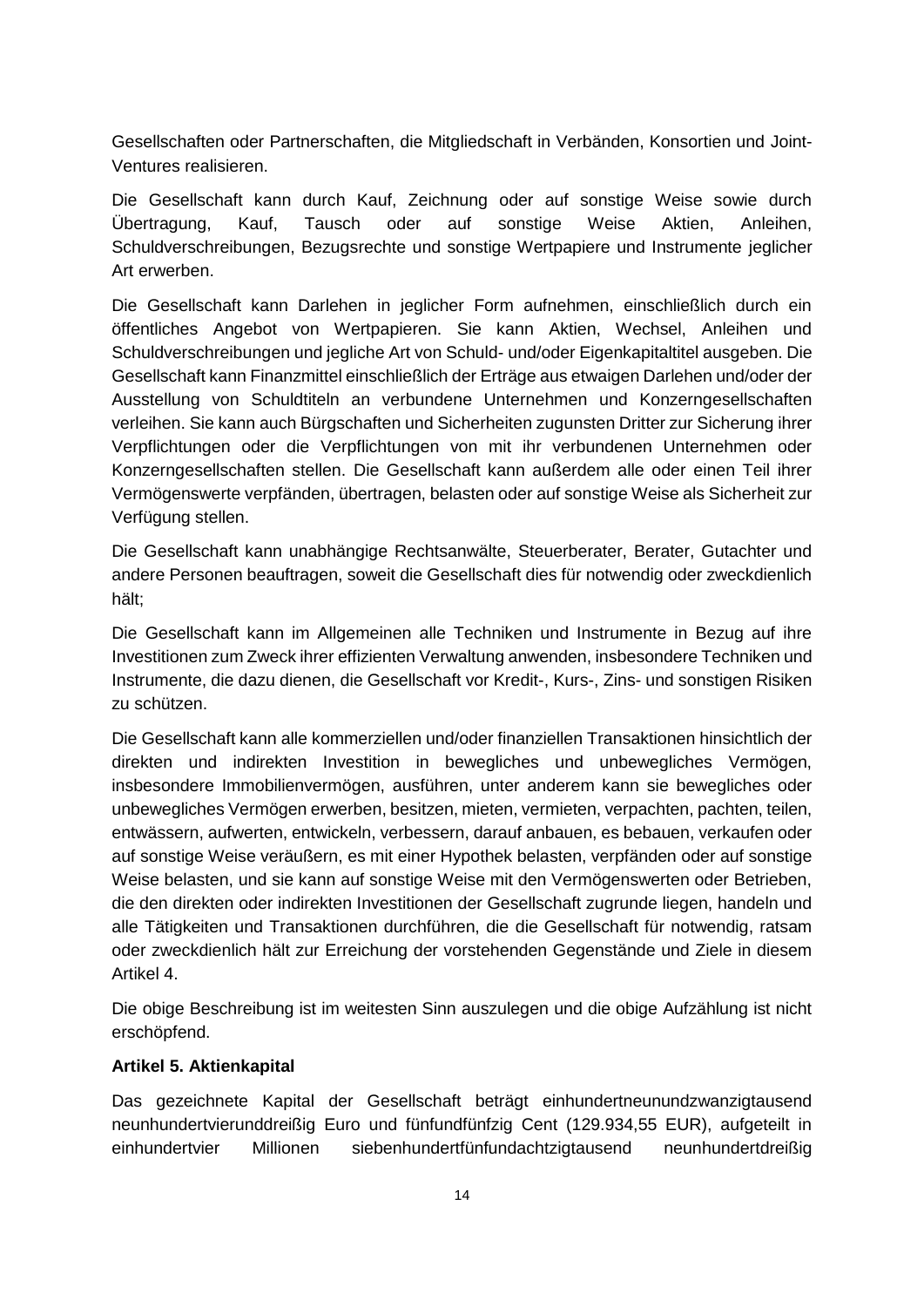(104.785.930) dematerialisierte Aktien ohne Nennwert (die "Aktien"), die alle vollständig eingezahlt sind.

Das genehmigte Kapital der Gesellschaft beträgt eine Million Euro (EUR 1.000.000) ohne Nennwert. Die Bewilligung zur Ausgabe von Aktien gemäß dieser Satzung gilt für eine Frist von fünf (5) Jahren ab dem Datum der Veröffentlichung des Beschlusses der Hauptversammlung über die Schaffung/Neuautorisierung/Erhöhung des genehmigten Kapitals im Amtsblatt von Luxemburg (*Recueil électronique des sociétés et assocations)* ("**RESA**")).

Der Verwaltungsrat oder (ein) vom Verwaltungsrat ordnungsgemäß bestellte(r) Vertreter kann/können von Zeit zu Zeit Aktien, Optionen zur Zeichnung von Aktien und alle anderen Instrumente die in Aktien umgewandelt werden können, bis zur Höhe des genehmigten Aktienkapitals zu den Zeiten und zu den Bedingungen, einschließlich des Zeichnungspreises, ausgeben, die der Verwaltungsrat oder sein(e) Vertreter nach seinem beziehungsweise ihrem Ermessen beschließen und der Verwaltungsrat ist ebenfalls befugt, die entsprechende Änderung der Satzung durchzuführen, um die Kapitalerhöhung zu dokumentieren. Der Verwaltungsrat ist befugt, etwaige Vorzugsrechte von Aktionären aufzuheben, zu beschränken oder darauf zu verzichten, soweit er es für die Ausgabe von Aktien aus dem genehmigten Kapital für ratsam hält.

Der Verwaltungsrat ist autorisiert, bereits vorhandene Aktien oder neu zu emittierende Aktien an die folgenden Personen kostenlos auszugeben:

- · Angestellte oder eine bestimmte Kategorie von Angestellten der Gesellschaft;
- · Angestellte von Gesellschaften, in denen die Gesellschaft direkt oder indirekt mindestens 10 Prozent des Kapitals oder des Stimmrechts hält; und
- · Führungskräfte der Gesellschaft oder der oben genannten Gesellschaften oder einer bestimmten Kategorie solcher Führungskräfte.

Der Verwaltungsrat kann die Bedingungen und Konditionen der Ausgabe oder Emission von kostenlosen Aktien festlegen (einschließlich einer Mindesthalteperiode).

Des Weiteren kann das gezeichnete und/oder genehmigte Gesellschaftskapital einmal oder mehrere Male durch eine Resolution der Hauptversammlung, die gemäß der Vorschriften zur Beschlussfähigkeit und zur Mehrheit bei Satzungsänderungen beschlossen wird, erhöht oder verringert werden.

Unbeschadet der gesetzlichen Vorschriften und dieser Satzung hat jeder Aktionär im Fall der Ausgabe neuer Aktien gegen Bargeldeinlagen ein vorrangiges Bezugsrecht (*droit préférentiel de souscription*) ("**Vorzugsrecht**") auf Zeichnung der neuen Aktien. Dieses Vorzugsrecht bestimmt sich proportional zum Anteil der vom Aktionär gehaltenen Aktien zum gesamten Aktienkapital.

Das Vorzugsrecht kann durch Beschluss der Hauptversammlung nach dem geltenden Recht beschränkt oder aufgehoben werden.

Die Gesellschaft kann ihre eigenen Aktien gemäss der gesetzlichen Beschränkungen zurückkaufen.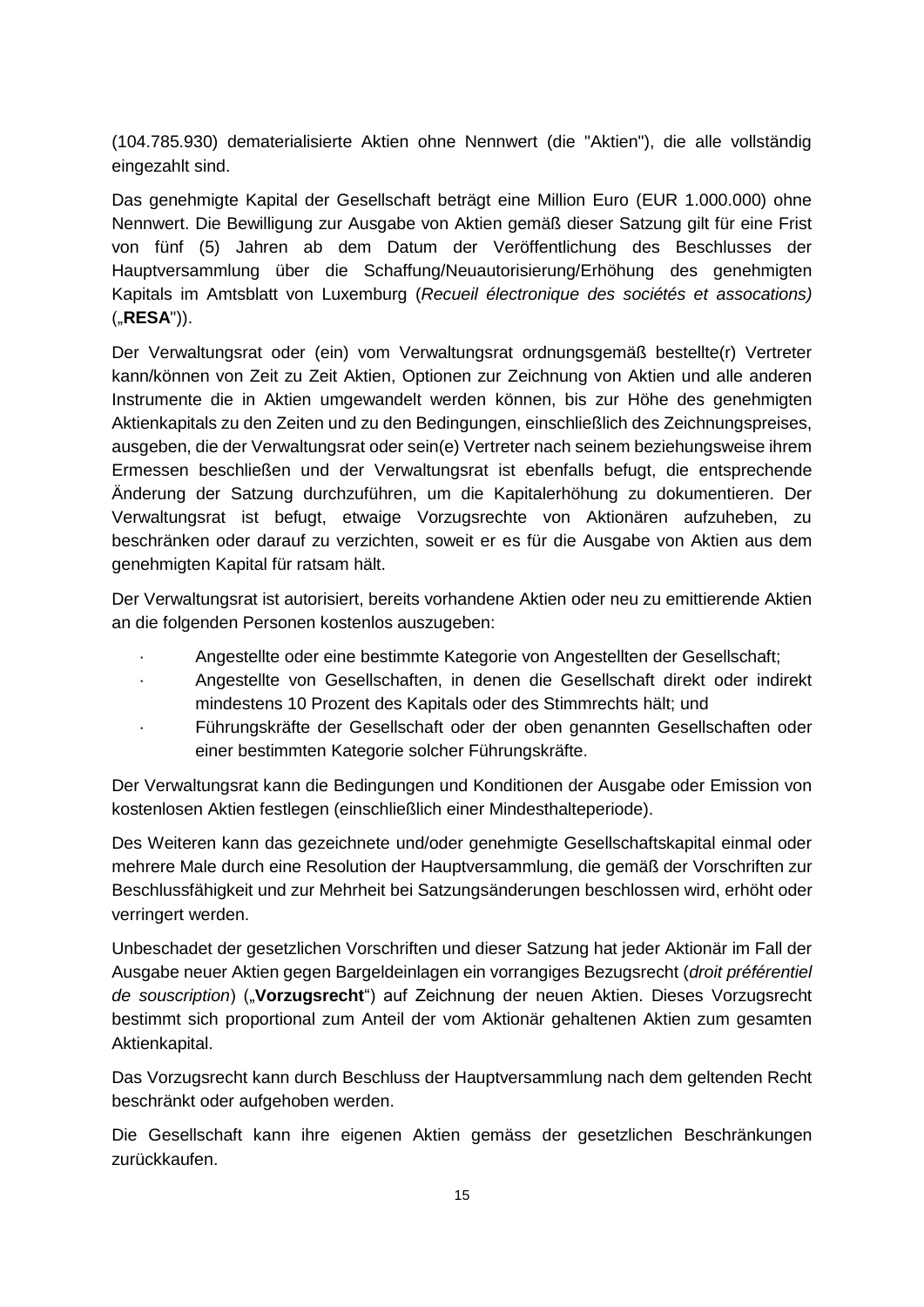Alle Aktien sind mit gleichen Rechten ausgestattet.

Die Gesellschaft kann ohne Einschränkung Kapitaleinlagen von bestehenden Aktionären annehmen, ohne Aktien oder sonstige Wertpapiere als Gegenleistung für die Einlage auszugeben, und sie kann die Einlagen auf einem oder mehreren Konten für Kapitaleinlagen gutschreiben. Beschlüsse über die Verwendung dieser Konten werden vom Verwaltungsrat gemäß der Satzung und des geltenden Rechts gefasst. Zur Vermeidung von Missverständnissen wird klargestellt, dass eine Einlage nicht unbedingt zugunsten desjenigen der die Einlage erbracht hat gutgeschrieben werden muss.

## **Artikel 6. Aktien in dematerialisierter Form**

Die Aktien der Gesellschaft existieren in dematerialisierter Form *(.titres dématérialisés*") gemäss Artikel 430-7 des luxemburgischen Gesetzes vom 10. August 1915 über Handelsgesellschaften, in der zuletzt abgeänderten Form (das "**Gesellschaftsgesetz**"), und gemäss des Gesetzes vom 6. April 2013 über dematerialisierte Sicherheiten, in der zuletzt abgeänderten Form (das "**Dematerialisierungsgesetz**"). Alle zukünftigen von der Gesellschaft auszugebenen Aktien werden in dematerialisierter Form ausgegeben. Sämtliche dematerialisierte Aktien werden bei einem einzigen, von der Gesellschaft ernannten Wertpapierabwicklungssystem ("organisme de liquidation"), das von Zeit zu Zeit geändert werden kann, eingetragen (das "Abwicklungssystem").

Die dematerialisierten Aktien werden nur dargestellt und das Eigentum eines Aktionärs an einer dematerialisierten Aktie wird festgehalten durch Registrierung im Namen des Eigentümers in einem Wertpapierkonto ("*compte-titres*"), im Sinne dieses Begriffs im Dematerialisierungsgesetz. Das Abwicklungssystem kann Aktienzertifikate herausgeben oder die Gesellschaft anweisen, Aktienzertifikate herauszugeben, um den internationalen Umlauf von Wertpapieren zu vereinfachen.

Die von der Gesellschaft emittierten dematerialisierten Aktien, sind jederzeit in einem einzigen Wertpapierausgabekonto des Abwicklungssystems verbucht, welches die identifizierenden Merkmale der dematerialisierten Aktien, ihre Anzahl und spätere Änderungen aufzeigt.

Zum Zweck der Ausübung der Aktionärsrechte und der Klagerechte des Aktionärs gegenüber der Gesellschaft oder Dritten, geben die kontoführenden Institute oder, soweit zutreffend, ausländischen kontoführenden Institute Zertifikate an die Inhaber von Wertpapierkonten betreffend ihrer dematerialisierten Aktien aus gegen eine Bestätigung, dass die Aktien vom Inhaber für eigene Rechnung gehalten werden oder gemäß einer Vollmacht des Eigentümers der Aktien. Es sollte dann im Aktienzertifikat vermerkt sein ob die betreffenden Aktien von den Kontoinhabern für eigene Rechnung gehalten werden oder ob diese aufgrund einer ihnen vom Eigentümer der Aktien erteilten Vollmacht handeln.

Die Aktien der Gesellschaft sind im Allgemeinen durch Umbuchungen ("*virement de compte à compte*") unbeschränkt übertragbar gemäß der gesetzlichen Bestimmungen die auf dematerialisierte Aktien anwendbar sind.

Zum Zweck der Identifizierung von Aktionären, kann die Gesellschaft das Abwicklungssystem auf eigene Kosten anweisen, der Gesellschaft den Namen, die Firma, die Nationalität, das Geburtsdatum oder Gründungsdatum und die Adresse von Haltern von Wertpapierkonten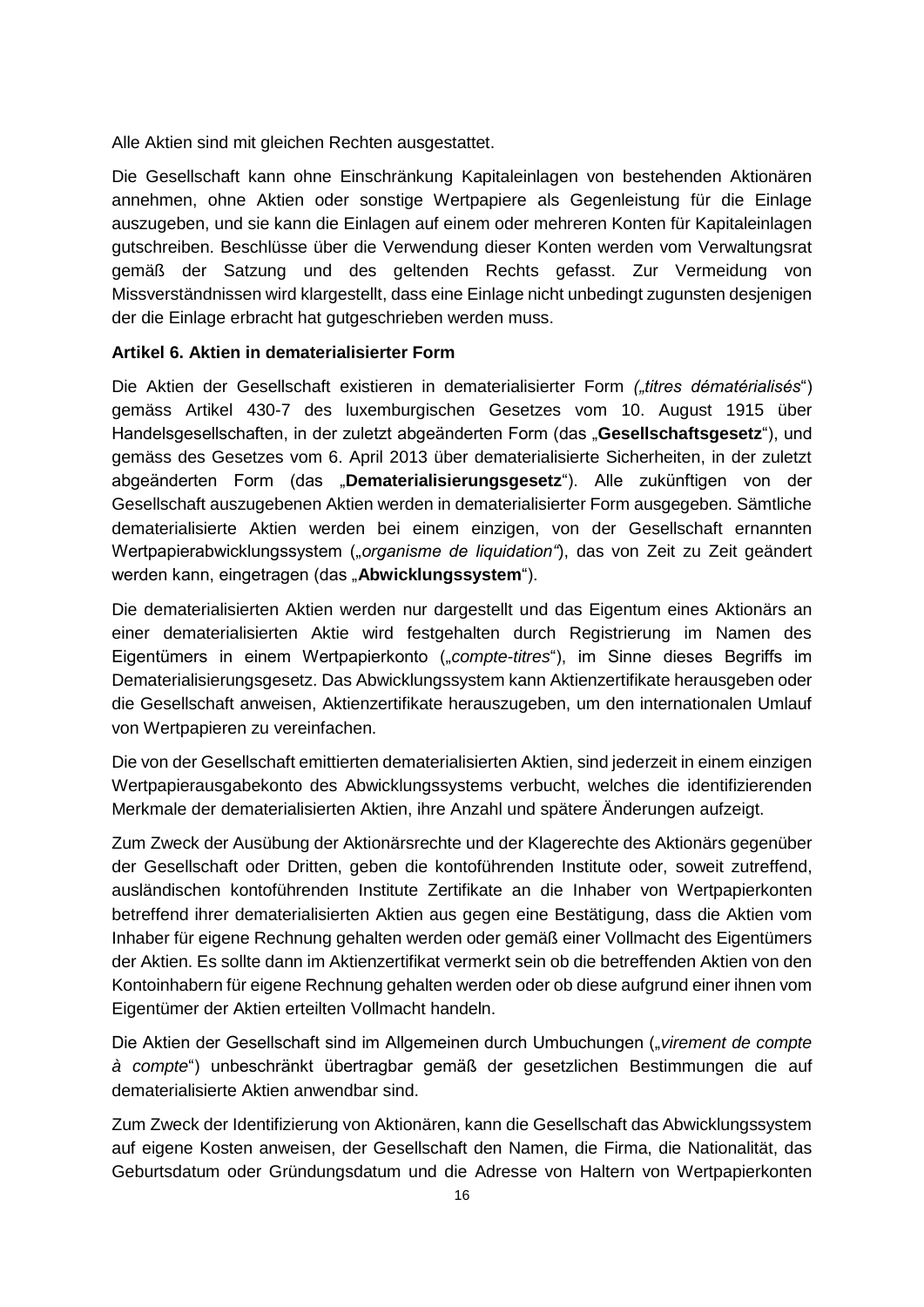welche unmittelbar oder möglicherweise zukünftig Stimmrechte in Hauptversammlungen der Gesellschaft ausüben können, in ihren Büchern bekanntzumachen, zusammen mit der Anzahl der gehaltenen Aktien und, falls anwendbar, der Beschränkungen denen die Aktien unterliegen. Das Abwicklungssystem wird der Gesellschaft die Informationen in seinen Büchern zu den Haltern von Wertpapierkonten und der Anzahl der von ihnen gehaltenen Aktien bekanntmachen.

Die gleiche Information zu den Aktieninhabern kann von der Gesellschaft auf eigene Rechnung von dem kontenführenden Institut oder anderen Personen, ob in Luxemburg oder im Ausland, erfragt werden, die direkt oder indirekt ein Wertpapierkonto bei dem Abwicklungssystem halten in dem die Aktien verbucht sind.

Die Gesellschaft kann die Personen die ihr als Aktionäre bekanntgemacht werden bitten zu bestätigen, dass sie die Aktien für eigene Rechnung halten. Falls eine Person, die ein Konto bei dem Abwicklungssystem hält oder ein kontoführendes Institut oder ausländisches kontoführendes Institut die von der Gesellschaft erfragte Information nicht gemäß Artikel 17 des Dematerialisierungsgesetzes innerhalb von zwei Monaten erbringt, oder nicht vollständige oder fehlerhafte Informationen entweder in Bezug auf ihre Eigenschaft als Titelinhaber oder in Bezug auf die Anzahl der gehaltenen Aktien mitteilt, so kann die Gesellschaft bis zur Erbringung der verlangten Information die Stimmrechte an den Aktien bezüglich derer die Information nicht erbracht wurde, aussetzen.

Die Gesellschaft erkennt nur einen Inhaber je Aktie an. Wenn mehrere Personen eine Aktie besitzen, müssen die Personen, die das Eigentum an der Aktie geltend machen, einen einzigen Bevollmächtigten gegenüber der Gesellschaft benennen. Die Gesellschaft kann die Ausübung aller Rechte, die mit einer solchen Aktie verbunden sind, vorübergehend verweigern, bis eine Person auf diese Weise benannt wurde. Dieselbe Regel gilt im Fall einer Streitigkeit zwischen einem Pfandnehmer und einem Pfandgeber. Wenn aber eine Aktie von mehr als einer Person gehalten wird, so hat jeder der Eigentümer die Rechte, die in Artikel 461-6 des Gesellschaftsgesetzes von 1915, wie abgeändert festgelegt sind.

Die Gesellschaft wird Zahlungen in Form von Dividenden oder Sonstigem, in bar, in Form von Aktien oder sonstigen Vermögenswerten nur zugunsten des Abwicklungssystems vornehmen, und diese Zahlung befreit die Gesellschaft von allen entsprechenden Zahlungsverpflichtungen.

### **Artikel 7. Stimmrechte**

Jede Aktie berechtigt dem Eigentümer gemäß der Vorschriften des anwendbaren Rechts zur Ausübung einer Stimme auf allen Hauptversammlungen.

Jeder Aktionär kann sich entweder zeitweilig oder für immer dafür entscheiden, auf einen Teil oder die Gesamtheit seiner Stimmrechte zu verzichten. Solch ein Verzicht verpflichtet den verzichtenden Aktionär und auch die Gesellschaft ab dem Zeitpunkt der Benachrichtigung des Verzichtes.

### **Artikel 8. Verwaltungsrat**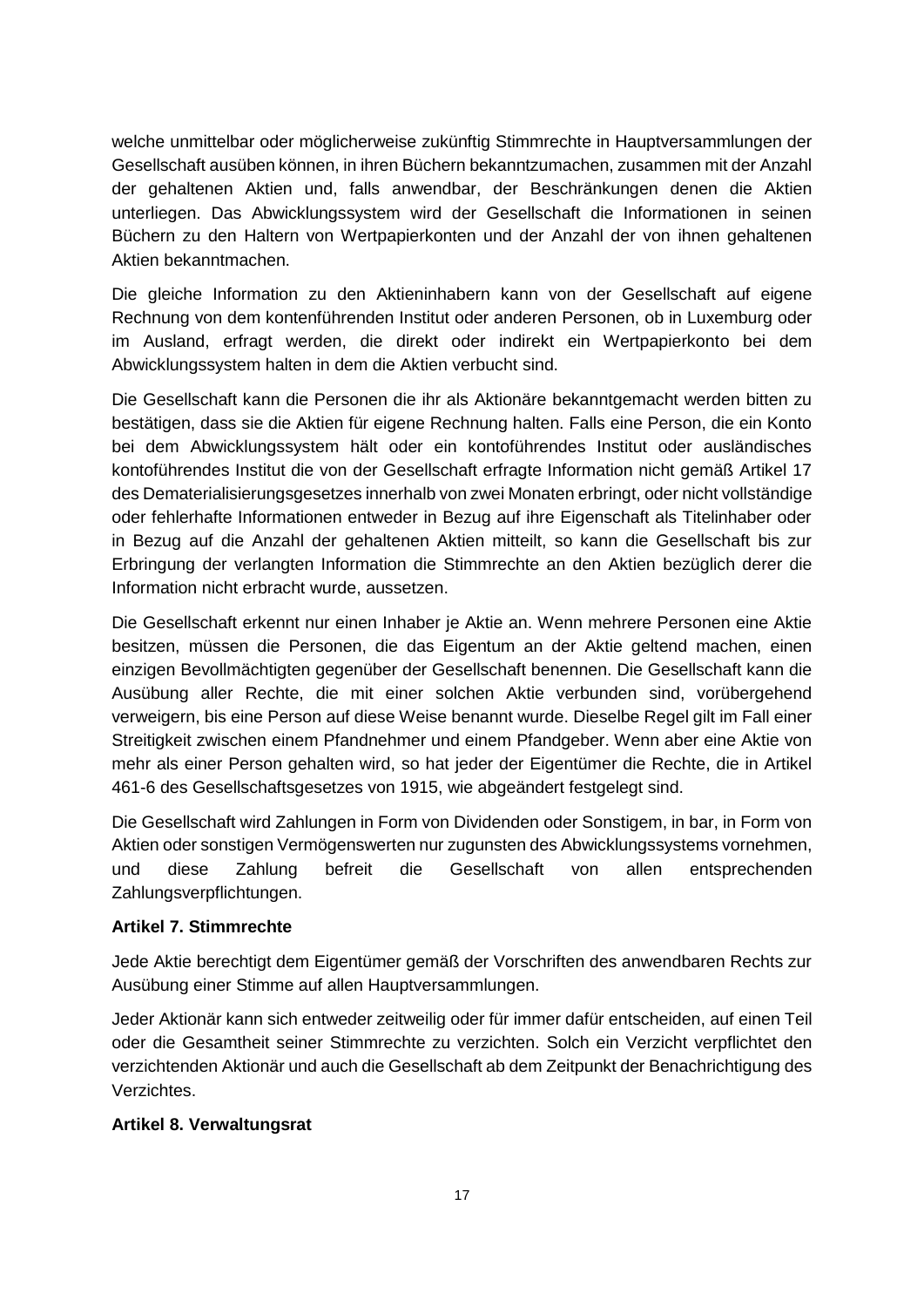Der Verwaltungsrat der Gesellschaft besteht aus mindestens drei Mitgliedern (ein einzelnes Mitglied, jeweils ein "**Verwaltungsratsmitglied**"). Wenn die Gesellschaft zu irgendeinem Zeitpunkt nur einen Aktionär hat, kann die Gesellschaft von einem einzigen Verwaltungsratsmitglied verwaltet werden. Die Mitglieder des Verwaltungsrats werden von der Hauptversammlung mit der einfachen Mehrheit der gültig abgegebenen Stimmen bestellt. Die Hauptversammlung legt die Anzahl, Amtszeit und Vergütung der Verwaltungsratsmitglieder fest. Die Höchstdauer der Amtszeit der Verwaltungsratsmitglieder beträgt sechs Jahre. Die Verwaltungsratsmitglieder können für aufeinanderfolgende Amtszeiten wiederernannt werden. Sie können jederzeit ohne Angabe von Gründen von der Hauptversammlung durch einfachen Mehrheitsbeschluss der abgegebenen Stimmen abberufen werden.

Im Fall einer unbesetzten Stelle eines Verwaltungsratsmitglieds wegen Tod, Ruhestand, Rücktritt, Abberufung, Enthebung oder Sonstigem können die übrigen Verwaltungsratsmitglieder die unbesetzte Stelle vorläufig besetzen und einen Nachfolger bis zur nächsten Hauptversammlung bestellen, welche die endgültige Bestellung unter Einhaltung der anwendbaren gesetzlichen Bestimmungen beschliesst.

Der Verwaltungsrat ist mit den weitreichendsten Befugnissen ausgestattet, um alle Maßnahmen durchzuführen, die zur Verwirklichung des Gegenstands der Gesellschaft notwendig oder nützlich sind, mit Ausnahme der Maßnahmen, die das Gesetz der Hauptversammlung vorbehält.

Der Verwaltungsrat wählt unter seinen Mitgliedern einen Verwaltungsratsvorsitzenden (der "**Verwaltungsratsvorsitzende**") und kann auch aus seinen Reihen einen oder mehrere stellvertretende Vorsitzende wählen.

Der Verwaltungsratsvorsitzende übernimmt bei den Verwaltungsratssitzungen den Vorsitz. Im Fall seiner Abwesenheit kann der Verwaltungsrat durch Stimmenmehrheit der bei einer solchen Sitzung anwesenden oder vertretenen Verwaltungsratsmitglieder, ein anderes Verwaltungsratsmitglied zum Vorsitzenden *pro tempore* ernennen. Im Falle einer Stimmengleichheit ist die Stimme des Vorsitzenden bzw. des Vorsitzenden *pro tempere*  ausschlaggebend.

Der Verwaltungsrat tagt, immer dann wenn es die Angelegenheiten der Gesellschaft erfordern. Die Sitzungen werden grundsätzlich vom Verwaltungsratsvorsitzenden einberufen, können aber auch von jedem anderen Verwaltungsratsmitglied einberufen werden.

Außer in dringenden Fällen werden die Sitzungen des Verwaltungsrats mindestens fünf (5) Tage vorher schriftlich, per Fax oder elektronischer Post angekündigt. Auf eine solche schriftliche Einberufung kann verzichtet werden, wenn alle Verwaltungsratsmitglieder anwesend oder vertreten sind, und auf die Einberufung verzichten. Die Verwaltungsratsmitglieder können auch schriftlich, per Fax oder elektronischer Post auf ihr Recht auf eine schriftliche Einberufung verzichten. Eine Kopie eines solchen schriftlichen Dokuments/des Faxschreibens/der elektronische Mitteilung ist ein ausreichender Beweis für den Verzicht. Eine schriftliche Einberufung ist nicht erforderlich für Sitzungen, die zu Zeiten und an Orten abgehalten werden, die durch einen bei einer Sitzung des Verwaltungsrats gefassten Beschluss festgelegt wurden, vorausgesetzt, dass alle Verwaltungsratsmitglieder,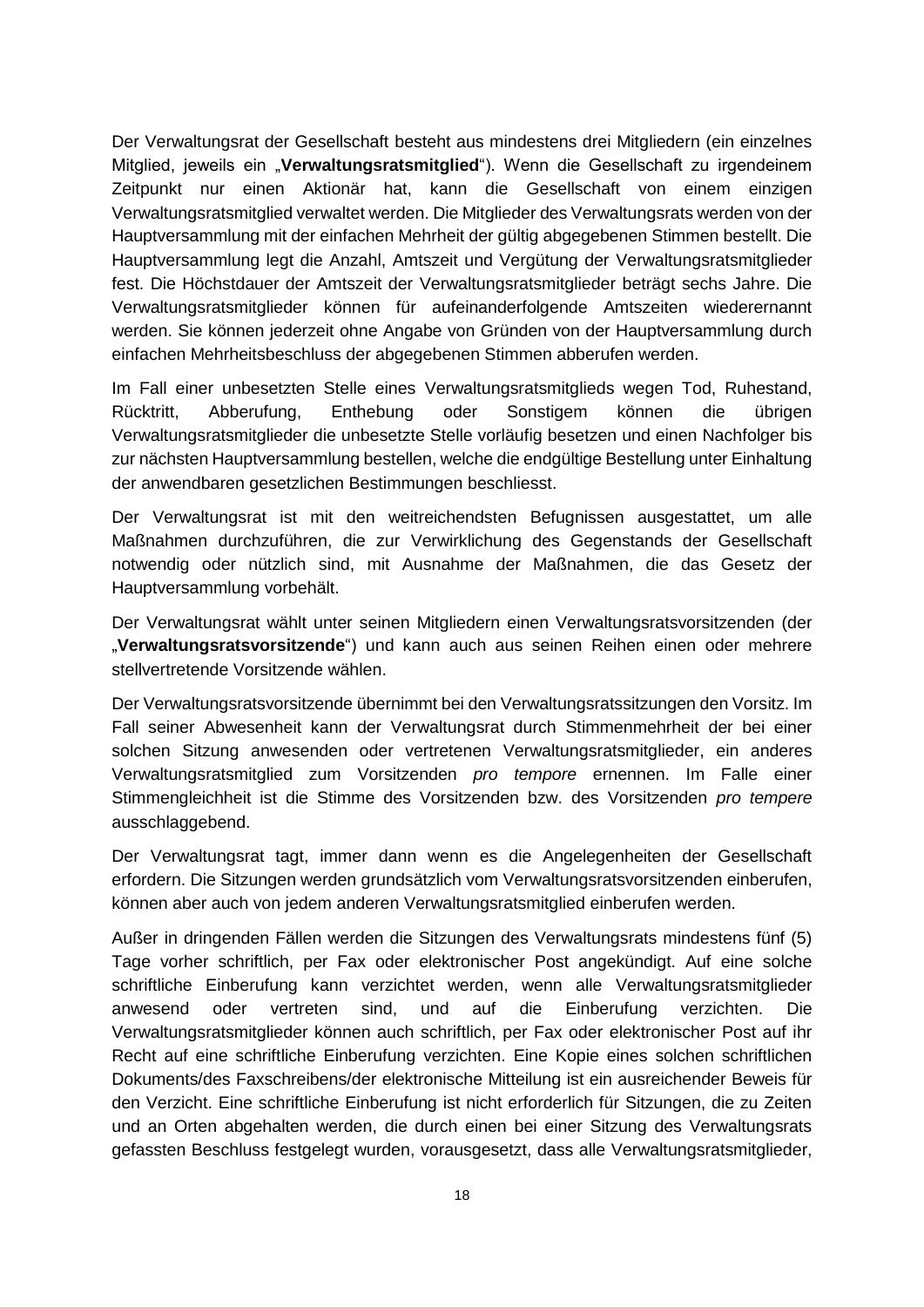die bei einer solchen Sitzung nicht anwesend waren, eine angemessene Zeit im Voraus über eine solche geplante Sitzung informiert wurden.

Die Verwaltungsratssitzungen finden in Luxemburg, an dem Ort und zu der Zeit statt, die in der Einladung angegeben wird, es sei denn, dass die Sitzungen aus außergewöhnlichen Gründen im Ausland stattfinden müssen.

Die Sitzungen des Verwaltungsrats können auch per Konferenzschaltung oder Videokonferenz oder durch ein ähnliches Telekommunikationsmittel abgehalten werden, die die persönliche Identifikation aller teilnehmenden Personen ermöglicht und sicherstellt dass alle an solchen Sitzungen teilnehmenden Personen einander ununterbrochen hören können und dass eine effektive Teilnahme an der Sitzung möglich ist. Die Teilnahme an einer Sitzung durch diese Mittel ist gleichbedeutend mit der persönlichen Teilnahme an einer solchen Sitzung.

Jedes Verwaltungsratsmitglied kann bei jeder Sitzung des Verwaltungsrates handeln, indem er schriftlich, per Fax oder E-Mail ein anderes Mitglied des Verwaltungsrats als seinen Vertreter benennt. Ein Verwaltungsratsmitglied kann einen oder mehrere andere Verwaltungsratsmitglieder vertreten.

Der Verwaltungsrat kann nur beraten oder Beschlüsse fassen, wenn mindestens die Mehrheit der Verwaltungsratsmitglieder anwesend oder vertreten ist.

Die Beschlussfassung durch den Verwaltungsrat erfolgt durch einfache Mehrheit der Stimmen der bei der Sitzung anwesenden oder vertretenden Verwaltungsratsmitglieder.

Die Beschlüsse des Verwaltungsrats können auch durch einstimmige schriftliche Zustimmung aller Verwaltungsratsmitglieder gefasst werden. Beschlüsse, die in Übereinstimmung mit diesem Verfahren gefasst werden, gelten als am Sitz der Gesellschaft gefasst.

Das Protokoll jeder Sitzung des Verwaltungsrates wird von zwei Verwaltungsratsmitgliedern unterzeichnet, die bei der jeweiligen Sitzung anwesend oder vertreten sind.

Kopien oder Auszüge von Protokollen, die vor Gericht oder anderswo vorgelegt werden sollen, müssen vom Verwaltungsratsvorsitzenden oder von zwei Verwaltungsratsmitgliedern unterzeichnet werden.

Im Falle eines alleinigen Verwaltungsratsmitglieds sind die Beschlüsse dieses alleinigen Verwaltungsratsmitglieds schriftlich abzufassen.

Der Verwaltungsrat kann die tägliche Geschäftsführung der Gesellschaft und die diesbezügliche Vertretung einem oder mehreren Verwaltungsratsmitgliedern oder Dritten übertragen, welche keine Aktionäre sein müssen und als Geschäftsführer bezeichnet werden (der "**Geschäftsführer**"). Die Bestellung der Geschäftsführer, ihre Abberufung und ihre Befugnisse und Pflichten werden durch einen Beschluss des Verwaltungsrats festgelegt. Der Verwaltungsrat kann auch einer oder mehreren Personen (die nicht Verwaltungsratsmitglieder oder Geschäftsführer oder andere Amtsinhaber innerhalb der Gesellschaft sein müssen) besondere Vollmacht erteilen, um die Gesellschaft in Bezug auf bestimmte Angelegenheiten zu vertreten.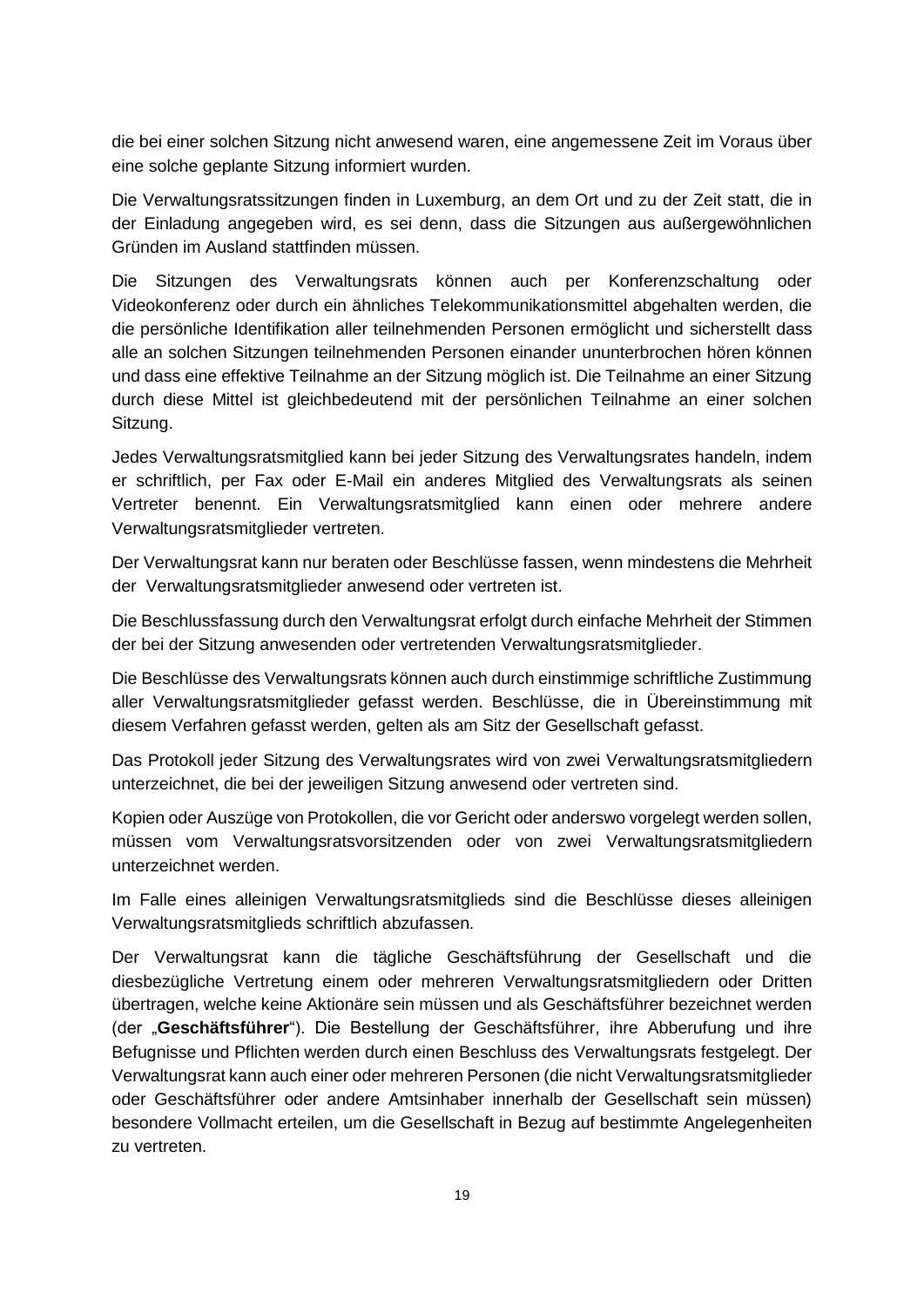Der Verwaltungsrat kann seine Geschäftsführungsbefugnis an ein Geschäftsleitungskomitee ("*comité de direction"*) (das "**Geschäftsleitungskomitee**") übertragen, jedoch ohne dass diese Delegation die Geschäftspolitik der Gesellschaft oder die gesamten, dem Verwaltungsrat aufgrund des Gesellschaftsrechts vorbehaltenen Aufgaben betreffen könnte. Das Geschäftsleitungskomitee übt seine Aufgaben unter der Aufsicht des Verwaltungsrats aus. Das Geschäftsleitungskomitee besteht aus mehreren Personen, welche nicht zwangsläufig Verwaltungsratsmitglieder sein müssen. Die Voraussetzungen zur Bestellung der Mitglieder des Geschäftsleitungskomitees, ihre Abberufung, ihre Vergütung, die Dauer ihres Auftrages sowie die Funktionsweise des Geschäftsleitungskomitees werden durch den Verwaltungsrat bestimmt.

Der Verwaltungsrat kann Ausschüsse bilden deren Zusammensetzung, Aufgaben und Befugnisse er festlegt. Die Ausschüsse üben ihre Tätigkeit unter der Aufsicht des Verwaltungsrats aus.

### **Artikel 9. Verbindliche Unterschrift**

Die Gesellschaft ist gegenüber Dritten unter allen Umständen durch (i) die gemeinsame Unterschriften von zwei Verwaltungsratsmitgliedern oder (ii) durch die gemeinsame Unterschriften von zwei Mitgliedern des Geschäftsleitungskomitees, sofern vorhanden, gebunden.

Die Gesellschaft ist gegenüber Dritten auch durch (i) die alleinige oder gemeinsame(n) Unterschrift(en) einer oder mehrerer Personen, an die eine solche Zeichnungsbefugnis vom Verwaltungsrat delegiert wurde, oder (iii) in Bezug auf Angelegenheiten der täglichen Geschäftsführung durch die alleinige Unterschrift eines Geschäftsführers gebunden.

#### **Artikel 10. Interessenskonflikt**

Wenn ein Verwaltungsratsmitglied bei einem Geschäft, für welches der Verwaltungsrat zuständig ist, ein direktes oder indirektes vermögensrechtliches Interesse, welches dem Interesse der Gesellschaft entgegensteht hat ("*intérêt de nature patrimoniale opposé à celui de la société*"), so hat er den Verwaltungsrat hiervon zu unterrichten und diese Erklärung im Sitzungsprotokoll vermerken zu lassen. Das betroffene Mitglied des Verwaltungsrates kann an der Beratung des Verwaltungsrats zu diesem Geschäft nicht teilnehmen und hierzu keine Stimmrechte ausüben.

In der nächsten Hauptversammlung ist vor der Abstimmung über andere Beschlüsse gesondert Rechenschaft abzulegen über Geschäfte, bei welchen ein Verwaltungsratsmitglied ein dem Interesse der Gesellschaft entgegenstehendes Interesse gehabt hat.

Wird aufgrund eines Interessenkonflikts, die vorgeschriebene Mehrheit von Verwaltungsratsmitgliedern, die zur Beratung und Abstimmung über den betreffenden Tagesordnungspunkt notwendig ist, nicht erreicht, so kann der Verwaltungsrat beschließen, den Beschluss über diesen Tagesordnungspunkt an die Hauptversammlung zu verweisen.

Wenn ein Mitglied des Geschäftsleitungskomitees, anlässlich einer Entscheidung des Komitees, ein direktes oder indirektes vermögenrechtliches Interesse, welches dem Interesse der Gesellschaft entgegensteht hat ("*intérêt de nature patrimoniale opposé à celui de la*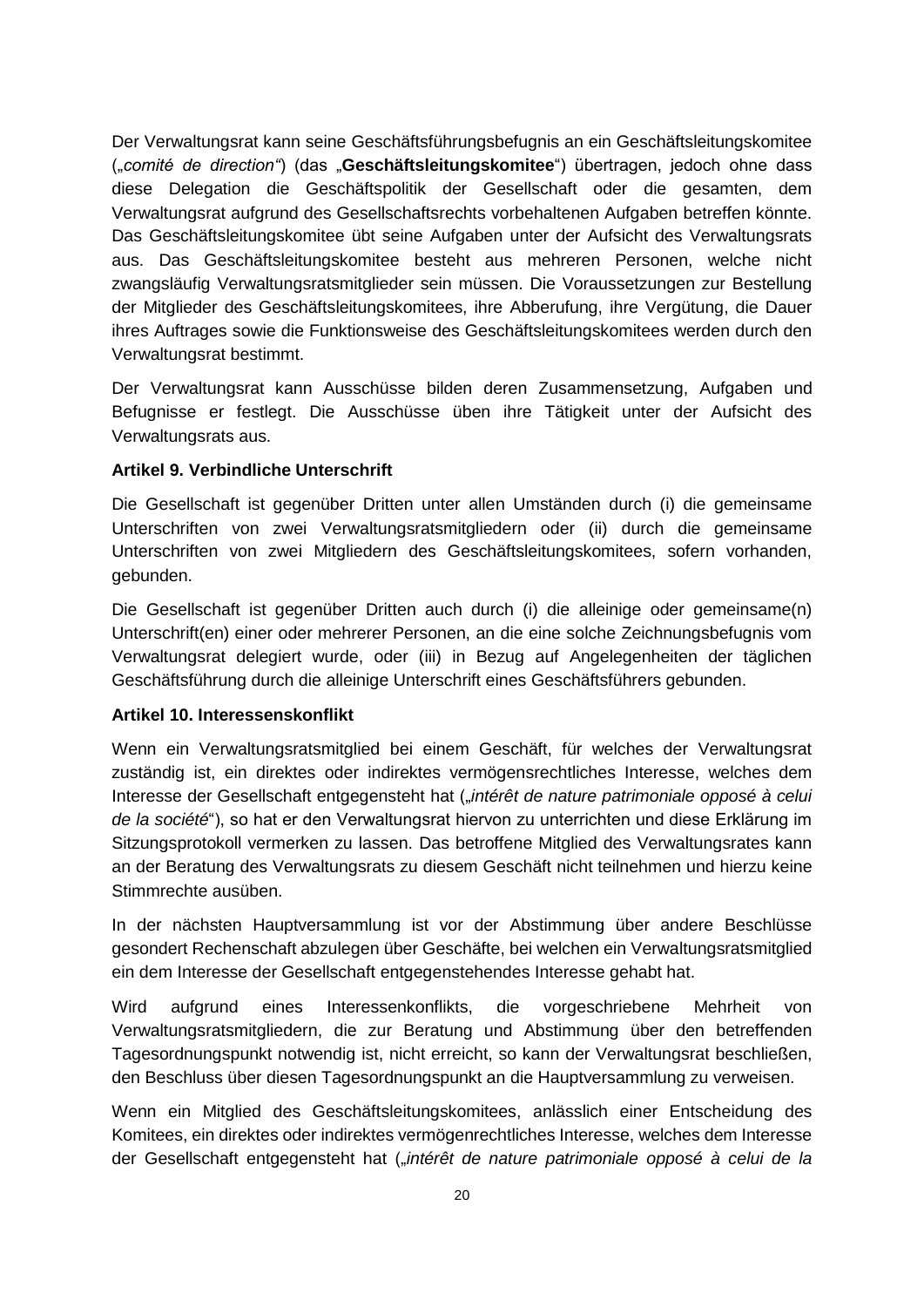*société*"), so hat es das Geschäftsleitungskomitee hiervon zu unterrichten und diese Erklärung im Sitzungsprotokoll vermerken zu lassen. Das betroffene Mitglied des Geschäftsleitungskomitees kann an der Beratung des Geschäftsleitungskomitees zu diesem Geschäft nicht teilnehmen und hierzu keine Stimmrechte ausüben.

In der nächsten Sitzung des Verwaltungsrats ist vor der Abstimmung über andere Beschlüsse gesondert Rechenschaft abzulegen über Geschäfte, bei welchen ein Mitglied des Geschäftsleitungskomitees ein dem Interesse der Gesellschaft entgegenstehendes Interesse gehabt hat.

Wenn im Falle eines Interessenkonflikts die vorgeschriebene Mehrheit von Mitgliedern des Geschäftsleitungskomitees, die zur Beratung und Abstimmung über den betreffenden Tagesordnungspunkt notwendig ist, nicht erreicht wird, so kann das Geschäftsleitungskomitee beschließen, den Beschluss über diesen Tagesordnungspunkt an den Verwaltungsrat zu verweisen.

Die vorstehenden Absätze des Artikel 10 sind nicht anzuwenden, wenn sich die Entscheidungen des Verwaltungsrats oder des Geschäftsleitungskomitees auf laufende Geschäfte bezieht, die zu üblichen Bedingungen eingegangen werden.

Die vorstehenden Absätze des Artikel 10 gelten sinngemäß für alle Geschäftsführer. Wenn es nur einen einzigen Geschäftsführer gibt und dieser Geschäftsführer mit einem Interessenkonflikt, wie in diesem Artikel beschrieben, konfrontiert ist, wird die entsprechende Entscheidung dem Verwaltungsrat vorgelegt.

# **Artikel 11. Entschädigung der Verwaltungsratsmitglieder, der Geschäftsführer oder Mitglieder des Geschäftsleitungskomitees der Gesellschaft**

Unbeschadet der nachfolgend aufgeführten Ausnahmen und Beschränkungen gilt Folgendes:

1. Jede Person, die ein Mitglied des Verwaltungsrats, Geschäftsführer oder Mitglied des Geschäftsleitungskomitees der Gesellschaft ist oder war, wird von der Gesellschaft im weitesten gesetzlich zulässigen Ausmaß für die Haftung und alle Aufwendungen, die sie vernünftigerweise übernommen oder bezahlt hat, im Zusammenhang mit jeglichen Forderungen, Ansprüchen, Klagen oder Verfahren, mit der sie als Partei oder auf sonstige Weise in Berührung kommt, weil sie ein Mitglied des Verwaltungsrats, Tagesgeschäftsführer oder Mitglied des Geschäftsleitungskomitees oder eine Führungskraft ist oder war, und für alle Zahlungen, die sie geleistet hat oder die ihr entstanden sind, entschädigt.

2. Die Begriffe "Forderung", "Anspruch", "Klage" oder "Verfahren" beziehen sich auf alle tatsächlichen oder angedrohten Forderungen, Ansprüche, Klagen oder Verfahren (zivil-, strafrechtliche oder sonstige, einschließlich Berufungen) und die Begriffe "Haftung" und "Aufwendungen" umfassen insbesondere Rechtsanwaltsgebühren, Kosten, Urteile, zur Erzielung eines Vergleichs geleistete Zahlungen und sonstige Verbindlichkeiten. Kein Mitglied des Verwaltungsrats, Geschäftsführer oder Mitglied des Geschäftsleitungskomitees wird für eine Haftung gegenüber der Gesellschaft oder ihren Aktionären entschädigt, wenn vorsätzliches Fehlverhalten, Bösgläubigkeit, grobe Fahrlässigkeit oder fahrlässige Missachtung der Aufgaben, die mit ihrem Amt zusammenhängen, vorliegt oder im Fall eines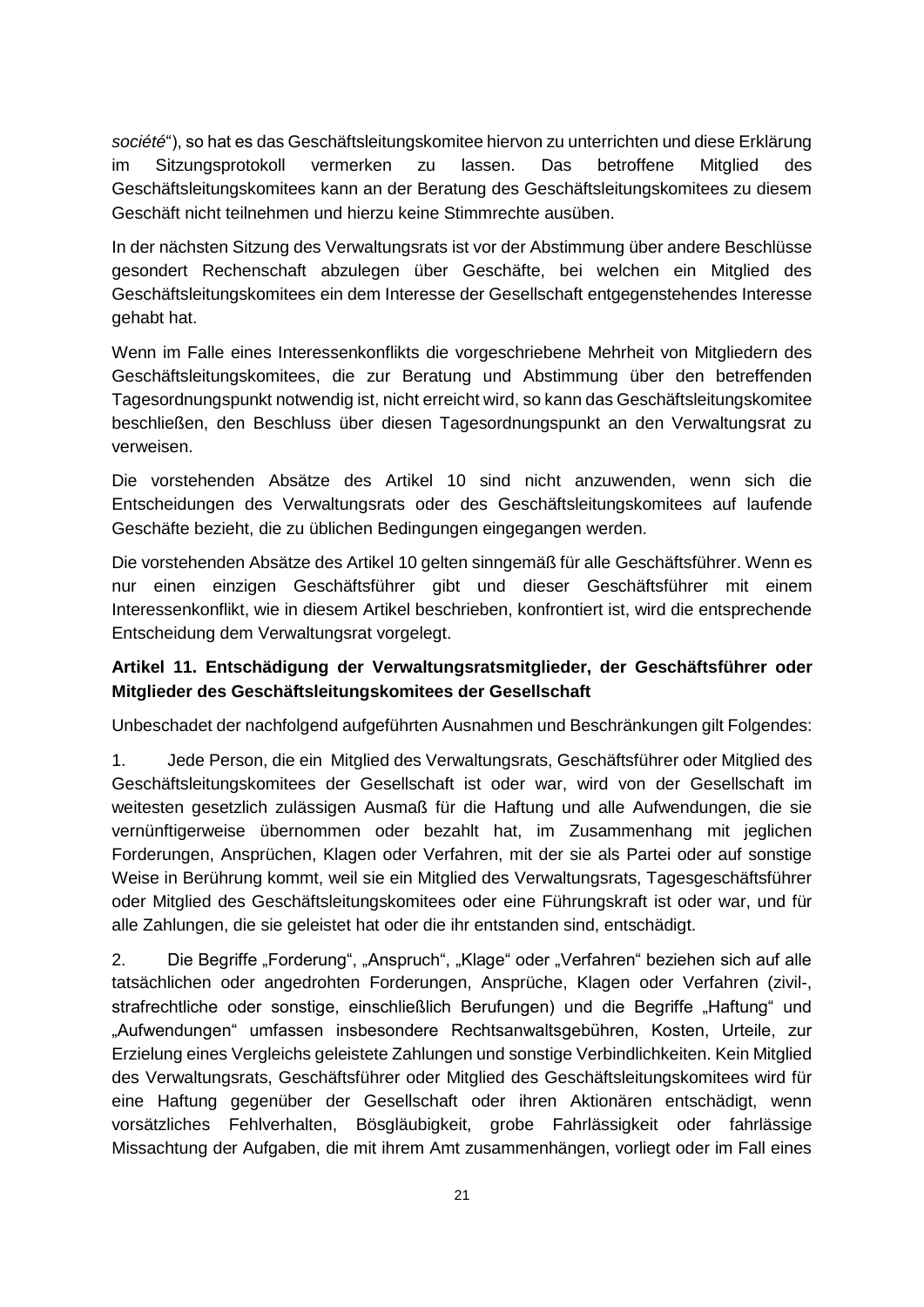Vergleichs, es sei denn, dass der Vergleich von einem zuständigen Gericht, der Hauptversammlung oder dem Verwaltungsrat bestätigt wurde.

Es wird keine Entschädigung für die Verteidigung in einem Strafverfahren geleistet, wenn das Mitglied des Verwaltungsrats, der Geschäftsführer oder das Mitglied des Geschäftsleitungskomitees der Gesellschaft wegen einer Straftat verurteilt wird. Das hierin vorgesehene Recht auf Entschädigung gilt für jede einzelne der zu entschädigenden Personen, hat keine Auswirkung auf sonstige Rechte, auf die ein Mitglied des Verwaltungsrats, ein Geschäftsführer oder Mitglied des Geschäftsleitungskomitees jetzt oder in der Zukunft möglicherweise einen Anspruch hat, gilt weiterhin für die Person, die kein Mitglied des Verwaltungsrats, Geschäftsführer oder Mitglied des Geschäftsleitungskomitees mehr ist, und wirkt zugunsten der Erben, Testamentsvollstrecker und Verwalter dieser Person. Keine Bestimmung dieses Artikels, hat eine Auswirkung auf die Entschädigungsansprüche, die möglicherweise dem Unternehmenspersonal, einschließlich Mitgliedern des Verwaltungsrats, Geschäftsführern oder Mitgliedern des Geschäftsleitungskomitees, aus Vertrag oder auf sonstige Weise gemäß dem Gesetz zustehen. Aufwendungen in Zusammenhang mit der Vorbereitung und Vertretung der Verteidigung gegen eine Forderung, einen Anspruch, eine Klage oder ein Verfahren der in diesem Artikel beschriebenen Art werden von der Gesellschaft vor der endgültigen Entscheidung vorgestreckt nach Erhalt einer Zusicherung von oder im Namen der Mitglieder des Verwaltungsrats, der Geschäftsführer oder Mitglieder des Geschäftsleitungskomitees zur Rückzahlung des entsprechenden Betrags, wenn endgültig entschieden wird, dass sie keinen Anspruch auf Entschädigung gemäß diesem Artikel haben.

### **Artikel 12. Hauptversammlungen**

Eine ordnungsgemäß einberufene Hauptversammlung vertritt alle Aktionäre der Gesellschaft. Sie hat umfassende Befugnisse zur Anordnung, Umsetzung und Ratifizierung aller Handlungen, die mit den Tätigkeiten der Gesellschaft verbunden sind und nicht den Zuständigkeitsbereich des Verwaltungsrats betreffen.

Hauptversammlungen (außer der jährlichen Hauptversammlung) können so oft einberufen werden, wie es die Interessen der Gesellschaft erfordern, und finden am Gesellschaftssitz in Luxemburg oder an jedem sonstigen Ort im Großherzogtum Luxemburg statt, der in der jeweiligen Einladung zur Hauptversammlung angegeben wird.

Der Verwaltungsrat ist verpflichtet, eine Hauptversammlung einzuberufen, wenn ein oder mehrere Aktionäre, die mindestens ein Zehntel des ausgegebenen Grundkapitals vertreten, den Verwaltungsrat hierzu durch ein schriftliches, die Tagesordnung enthaltenes Gesuch, auffordern.

Die Einberufungsmitteilung muss mindestens dreißig Tage vor dem Tag der Hauptversammlung im RESA, einer luxemburgischen Zeitung und in Medien, auf die man sich für die wirksame Verbreitung der Information an die allgemeine Öffentlichkeit im Europäischen Wirtschaftsraum vernünftigerweise verlassen kann und auf die schnell und ohne Diskriminierung zugegriffen werden kann, veröffentlicht werden. Wenn eine Hauptversammlung wegen mangelnder Beschlussfähigkeit vertagt wird, wird die Frist von dreißig (30) Tagen, sofern die Einberufungsvoraussetzungen erfüllt werden und kein neuer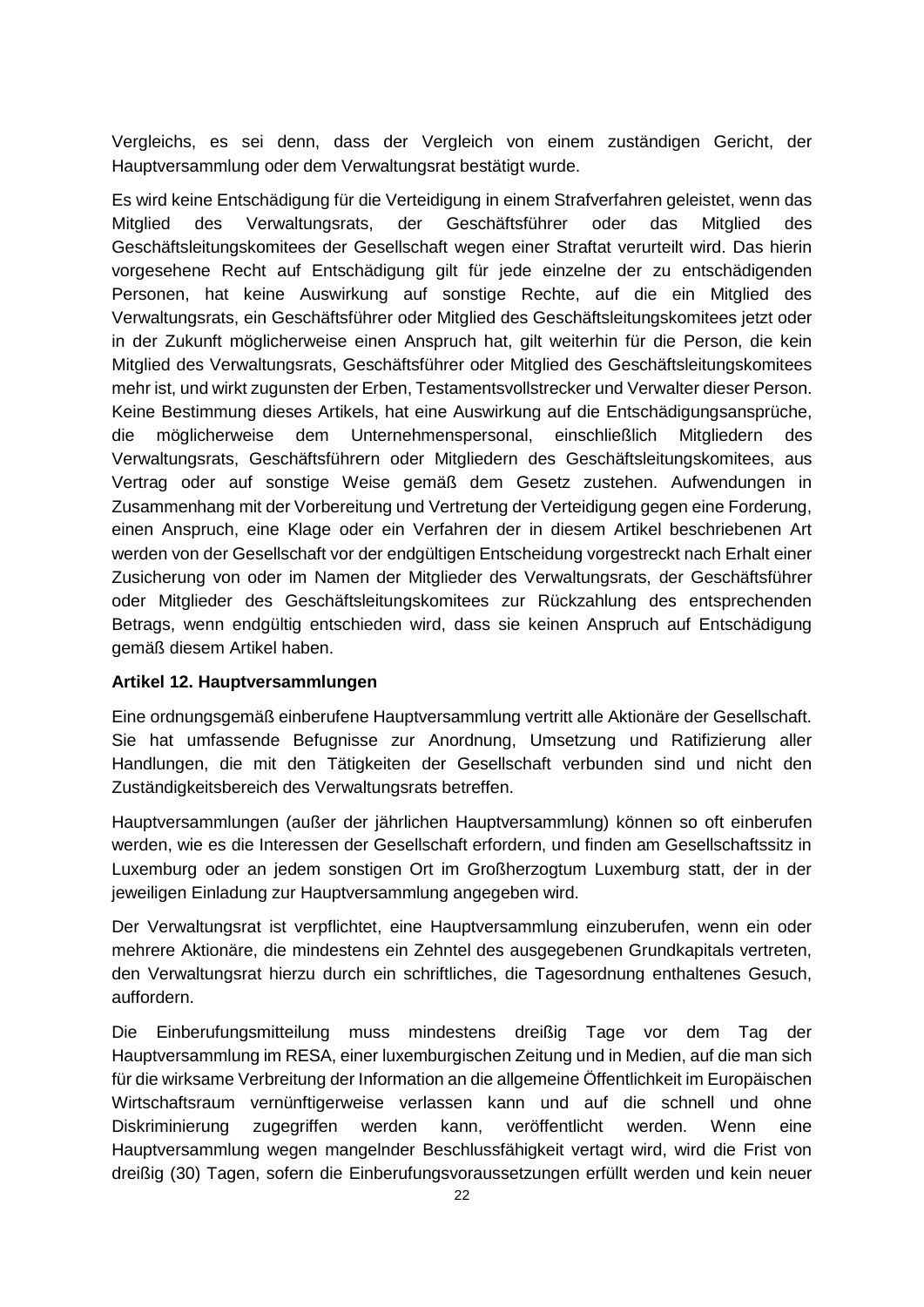Punkt der Tagesordnung hinzugefügt wurde, auf eine Frist von siebzehn (17) Tagen verkürzt. Die Einberufungsmitteilung wird innerhalb der oben genannten Fristen den Verwaltungsratsmitgliedern und dem Abschlussprüfer *("réviseur d'entreprises agréé")*  zugestellt. Diese Mitteilung erfolgt durch die Post, es sei denn die Aktionäre haben persönlich, ausdrücklich und in schriftlicher Form einer anderen Kommunikationsform zugestimmt.

Die Einberufungsmitteilungen müssen unter anderem das genaue Datum und den Ort der Hauptversammlung und die vorgeschlagene Tagesordnung enthalten. Darin müssen auch die Bedingungen für die Teilnahme und Vertretung bei der Versammlung aufgeführt sein.

Der Stichtag für Hauptversammlungen ist der vierzehnte (14.) Tag um Mitternacht (24:00 Uhr) (luxemburgische Zeit) vor dem Datum der Hauptversammlung (der "**Stichtag**"). Die Halter von dematerialisierten Aktien dürfen an Aktionärsversammlungen nur dann teilnehmen und ihre Stimmrechte ausüben, wenn sie die dematerialisierten Aktien am Stichtag halten. Die Aktionäre müssen die Gesellschaft über ihre Absicht, an der Hauptversammlung teilzunehmen, schriftlich per Post oder elektronisch spätestens an dem Tag informieren der in der Einberufungsmitteilung festgelegt wird und der der nicht vor dem Stichtag liegen darf.

Um an einer Hauptversammlung teilnehmen und die mit ihren Aktien verbundenen Stimmrechte ausüben zu können, müssen die Aktionäre der Gesellschaft zunächst die Dokumente vorlegen, die ihren Status als Aktionär und die Anzahl der von ihnen am Stichtag gehaltenen Aktien, halten nachweisen, gemäß den Bestimmungen der Einberufungsmitteilung und diese an die in der Einberufungsmitteilung angegebenen Postanschrift oder elektronischen Adresse übermitteln.

Die den Aktionären in Zusammenhang mit einer Hauptversammlung zur Verfügung zu stellenden Unterlagen müssen gemäß dem luxemburgischen Recht zusammen mit der Einberufungsmitteilung ab dem Datum der ersten Veröffentlichung der Einberufungsmitteilung der Hauptversammlung auf der Unternehmenswebseite der Gesellschaft veröffentlicht werden. Aktionäre erhalten auf Wunsch eine Kopie der vollständigen und nicht gekürzten Dokumente die der Hauptversammlung unterbreiten werden sollen, entweder elektronisch oder am Sitz der Gesellschaft.

Aktionäre, die allein oder gemeinsam mindestens 5 % des gezeichneten Aktienkapitals der Gesellschaft besitzen (a) haben das Recht, Punkte auf die Tagesordnung der Hauptversammlung zu setzen und (b) haben das Recht, Entwürfe für Resolutionen zu Punkten, die auf der Tagesordnung der Hauptversammlung enthalten sind oder darin aufzunehmen sind, zu unterbreiten. Dieses Recht wird mittels eines schriftlichen Antrags der jeweiligen Aktionäre ausgeübt, der per Post oder elektronisch an die Gesellschaft gesendet wird. Dem Antrag muss eine Begründung oder Entwurf einer Resolution, die von der Hauptversammlung genehmigt werden soll, beigefügt werden und darin muss eine elektronische oder eine Postadresse angegeben werden, an die die Gesellschaft die Empfangsbestätigung betreffend dem Zugang des Antrags senden kann. Jeder derartige Antrag von Aktionären muss spätestens am zweiundzwanzigsten (22.) Tag vor dem Datum der Hauptversammlung eingehen.

Den Vorsitz bei Hauptversammlungen übernimmt der Vorsitzende des Verwaltungsrats. Wenn der Vorsitzende des Verwaltungsrats abwesend ist, wird der Vorsitz über die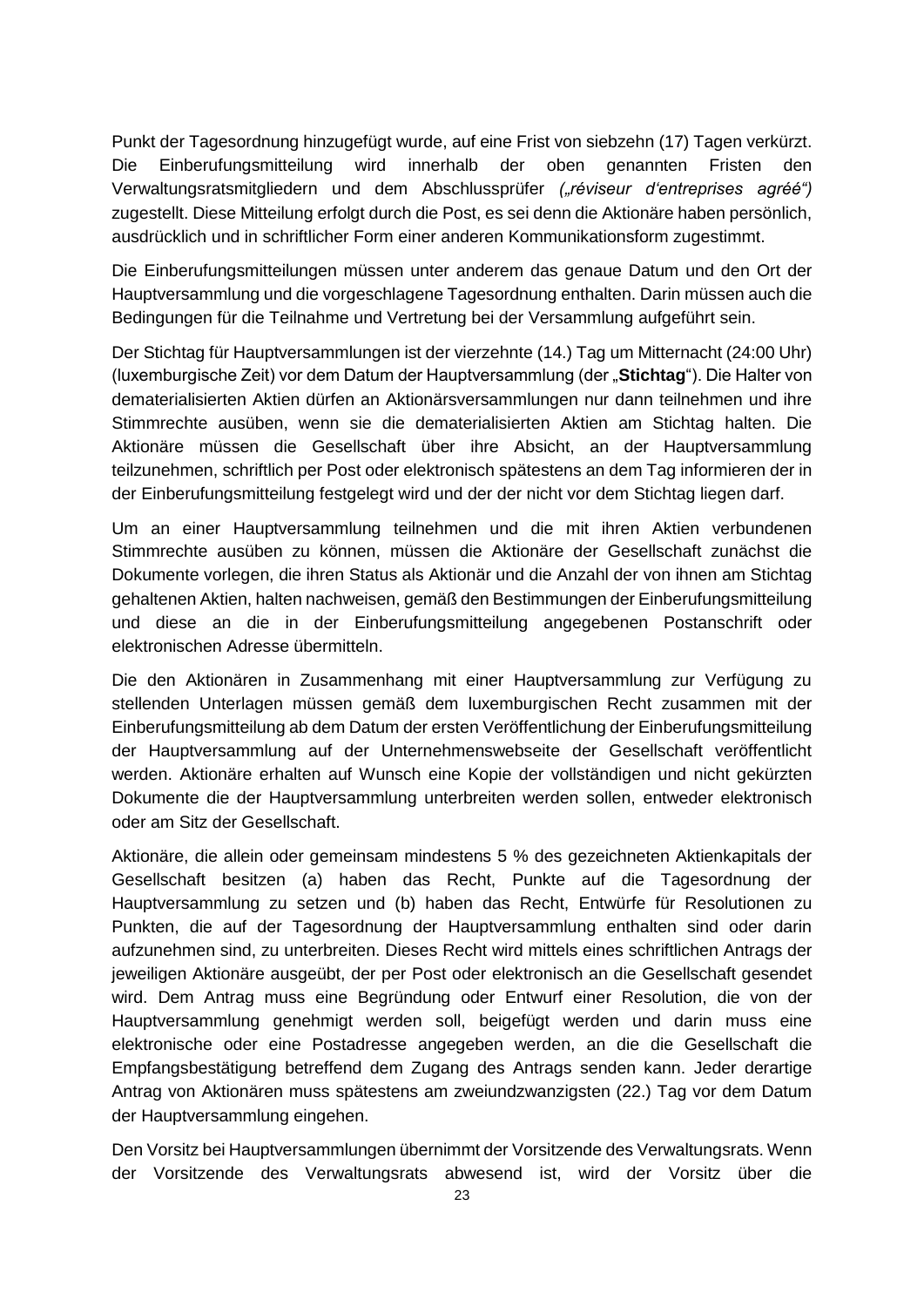Hauptversammlung von dem ranghöchsten anwesenden Verwaltungsratsmitglied übernommen. Jeder Aktionär kann sich bei einer Hauptversammlung vertreten lassen, indem er eine schriftliche Vollmacht erteilt und die Bevollmächtigung per Post oder elektronisch an die Post- oder elektronische Adresse mitteilt, die in der Einberufungsmitteilung angegeben ist.

Bei der Organisation einer Hauptversammlung kann entschieden werden, dass Vorkehrungen getroffen werden, die es den Aktionären erlauben, elektronisch teilzunehmen, unter anderem mithilfe folgender Mittel: (i) Echtzeitübertragung der Hauptversammlung; (ii) zweiseitige Echtzeitkommunikation, die es den Aktionären ermöglicht, von Ausserhalb an der Hauptversammlung teilzunehmen; und/oder (iii) einen Mechanismus zur Stimmabgabe, ob vor oder während der Hauptversammlung, ohne dass ein Bevollmächtigter bei der Hauptversammlung physisch anwesend sein muss.

Es kann auch entschieden werden, dass Aktionäre ihre Stimme durch Korrespondenz von Ausserhalb oder durch elektronische Kommunikationsmittel in einer von der Gesellschaft vorgesehenen Form abgeben können, wobei folgende Informationen angegeben werden müssen:

- der Name, die Adresse und sonstige wichtige Informationen über den Aktionär,
- die Anzahl der Stimmen, die der Aktionär abgeben möchte, die Entscheidung für oder wider einen Tagesordnungspunkt oder eine Enthaltung,
- die Form der gehaltenen Aktien,
- die Tagesordnung der Hauptversammlung, einschließlich der Entwürfe der Resolutionen,
- nach dem Ermessen der Gesellschaft, die Möglichkeit, eine Stimme im Hinblick auf eine neue Resolution oder eine Änderung der Resolutionen, die während der Hauptversammlung oder von der Gesellschaft nach Einreichung des Stimmzettels vorgeschlagen werden, durch einen Bevollmächtigten abzugeben,
- die Frist, innerhalb der der Stimmzettel von oder im Namen der Gesellschaft erhalten werden muss, und
- die Unterschrift des Aktionärs.

Sobald die Stimmzettel bei der Gesellschaft eingehen, können sie weder zurückgenommen noch aufgehoben werden, außer dass in dem Fall, dass ein Aktionär unter den oben erwähnten Umständen einen Bevollmächtigten mit der Abgabe der Stimme beauftragt hat, der Aktionär die entsprechende Vollmacht aufheben kann oder in Bezug auf die jeweiligen Punkte durch eine schriftliche Mitteilung, wie in der Einberufungsmitteilung beschrieben, bis zu dem auf dem Stimmzettel bestimmten Datum neue Anweisungen zur Stimmabgabe erteilen kann.

Jeder Aktionär, der wie oben beschrieben an einer Hauptversammlung der Gesellschaft teilnimmt, gilt als anwesend, wird zur Ermittlung der Beschlussfähigkeit mitgezählt und ist berechtigt, zu allen Punkten auf der Tagesordnung der Hauptversammlung seine Stimme abzugeben.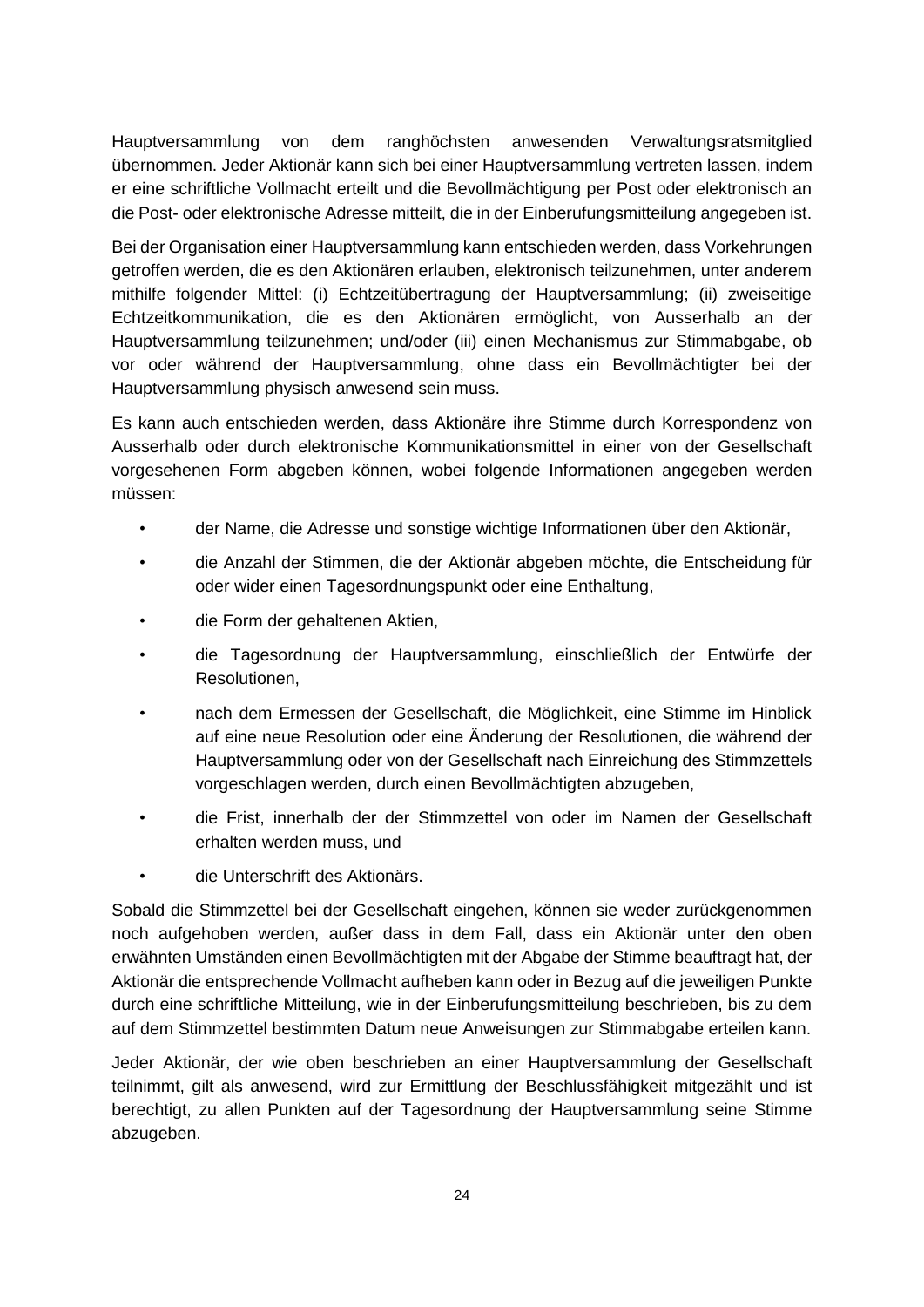Die Gesellschaft kann Verordnungen und Vorschriften betreffend der Teilnahme von Aktionären an Hauptversammlungen gemäß dem luxemburgischen Recht beschliessen, insbesondere in Bezug auf die Sicherstellung der Identifizierung von Aktionären und Bevollmächtigten und die Sicherheit der elektronischen Kommunikationen.

Wenn alle Aktionäre bei einer Hauptversammlung anwesend oder vertreten sind und erklären, dass sie über die Tagesordnung der Hauptversammlung informiert wurden, kann die Hauptversammlung ohne vorherige Einberufung stattfinden.

## **Artikel 13. Jahreshauptversammlung**

Die Jahreshauptversammlung findet gemäß dem luxemburgischen Recht innerhalb von sechs Monaten nach dem Ende des Geschäftsjahres am Gesellschaftssitz oder an jedem anderen Ort im Großherzogtum Luxemburg, der in der Einberufungsmitteilung angegeben wird, statt.

Nach der Genehmigung der Jahresabschlüsse und der Konzernabschlüsse entscheidet die Hauptversammlung durch Sonderabstimmung über die Entlastung der Verwaltungsratsmitglieder. Hauptversammlungen außer der Jahreshauptversammlung können an dem Tag, zu der Uhrzeit und an dem Ort stattfinden, die in der Einberufungsmitteilung angegeben werden.

# **Artikel 14. Mehrheit und Beschlussfähigkeit der Hauptversammlung**

Bei Hauptversammlungen ist, außer bei einer außerordentlichen Hauptversammlung, die zur Änderung der Gesellschaftssatzung oder zur Abstimmung über Resolutionen, deren Annahme den Beschlussfähigkeits- und Mehrheitsvoraussetzungen für Satzungsänderungen unterliegt, einberufen werden, kein Quorum notwendig und die Resolutionen können unabhängig von der Anzahl an vertretenen Aktien durch einfache Mehrheit der abgegebenen Stimmen gefasst werden.

Bei einer außerordentlichen Hauptversammlung zur Änderung der Gesellschaftssatzung oder zur Abstimmung über Resolutionen, deren Annahmen den Beschlussfähigkeits- und Mehrheitsvoraussetzungen für Satzungsänderungen unterliegen, müssen für die Beschlussfähigkeit mindestens die Hälfte aller ausgegebenen und ausstehenden Aktien vertreten sein. Wenn dieses Quorum nicht vorhanden ist, kann eine zweite Hauptversammlung einberufen werden, für die keine Beschlussfähigkeitsvoraussetzung besteht. Damit die vorgeschlagenen Resolutionen von dieser Hauptversammlung angenommen werden und sofern gesetzlich nichts Anderes vorgesehen wird, ist bei einer solchen Hauptversammlung eine Mehrheit von zwei Dritteln (2/3) der Stimmen der anwesenden oder vertretenen Aktionäre erforderlich, ohne dass die Enthaltungen gezählt werden.

# **Artikel 15. Prüfung**

Die Prüfung des Jahresabschlusses der Gesellschaft wird von einem unabhängigen Abschlussprüfer ("réviseur d'entreprises agréé") durchgeführt. Der Abschlussprüfer wird von der Hauptversammlung bestellt.

### **Artikel 16. Geschäftsjahr**